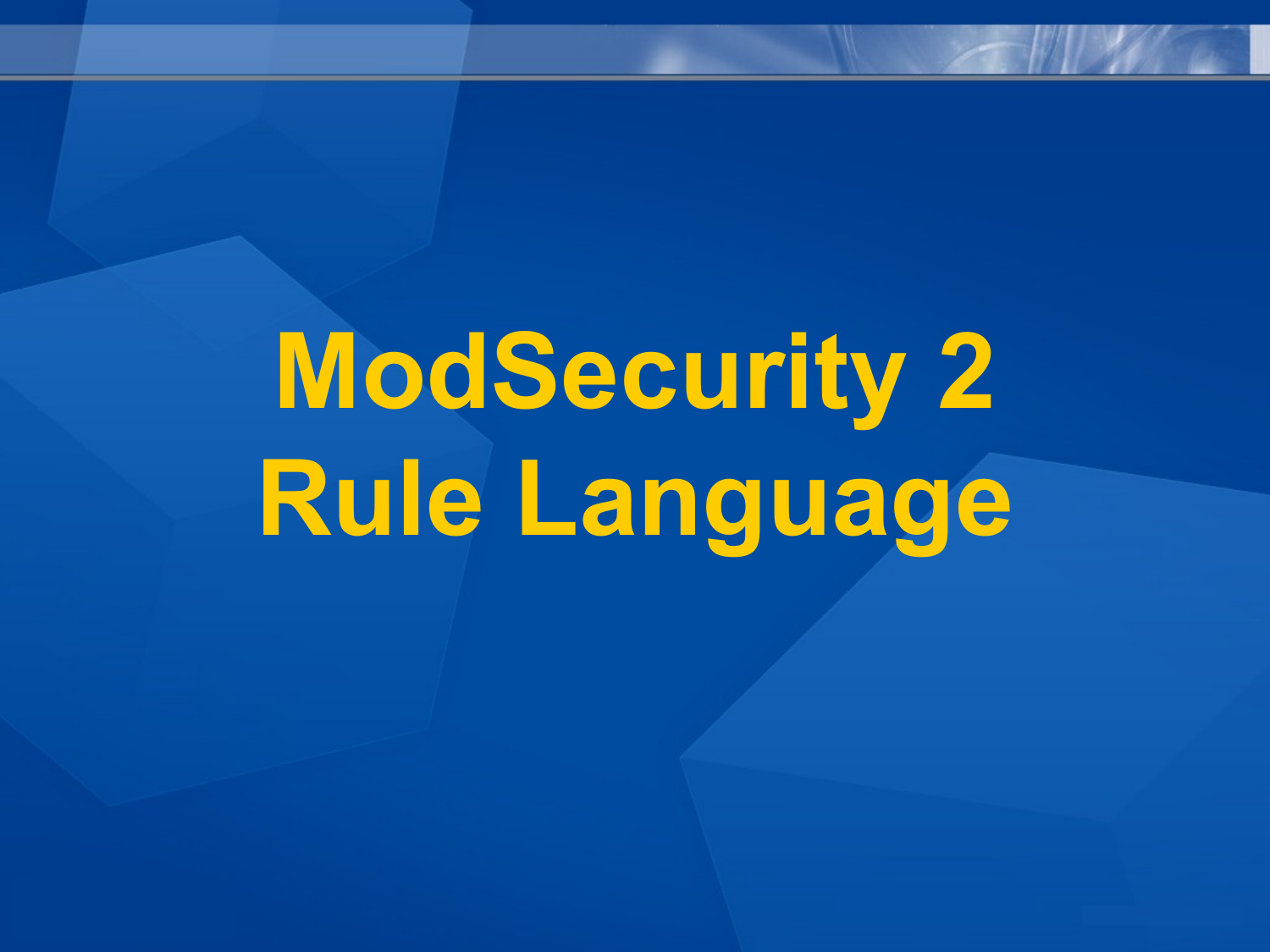# **Processing Phases**

- ModSecurity splits processing into 5 processing phases:
	- 1. Request Headers
	- 2. Request Body
	- 3. Response Headers
	- 4. Response Body
	- 5. Logging
- **This many phases allow you to decide what you** want to happen at key points of transaction processing.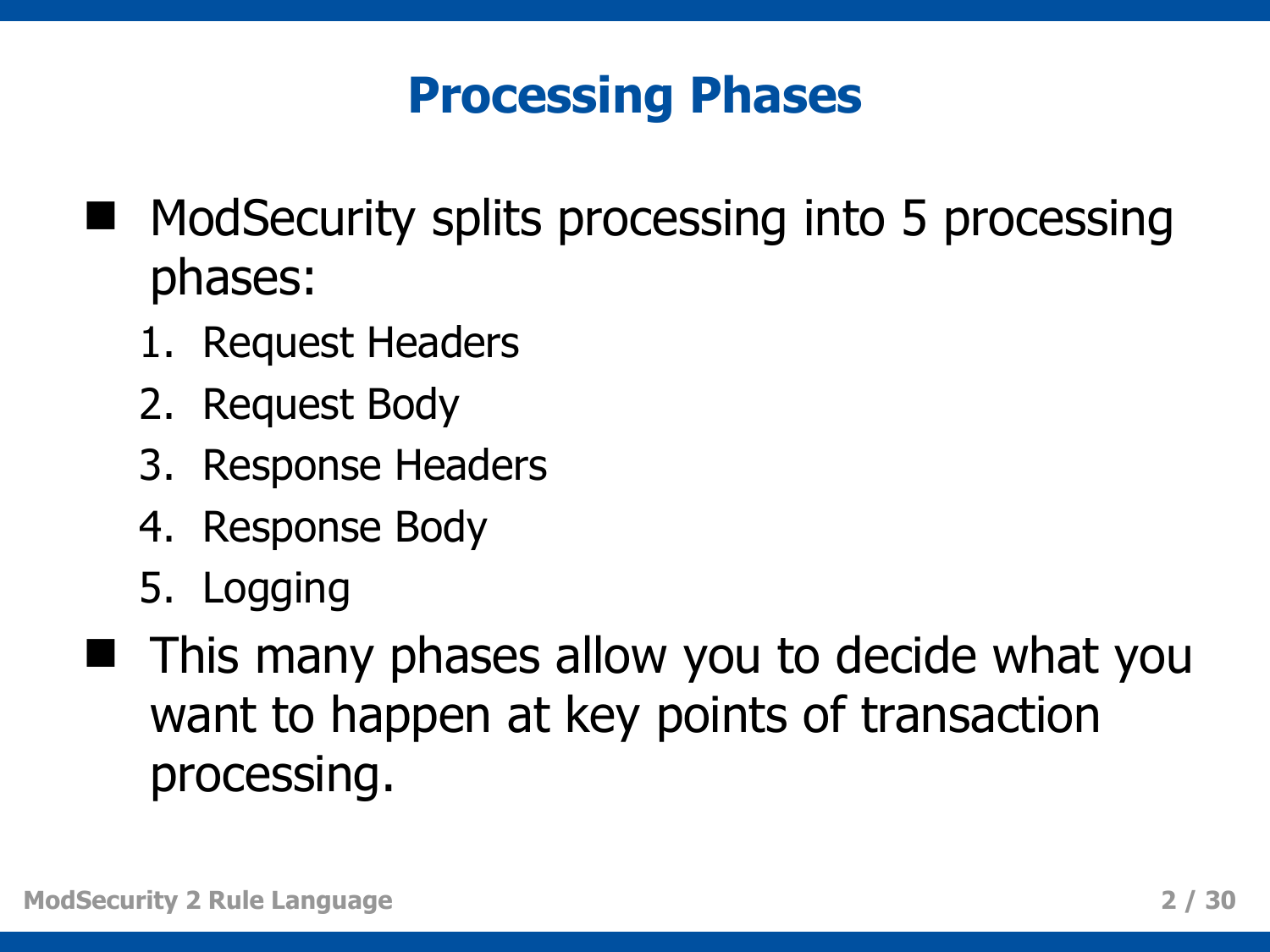# **Rule Syntax**

■ The most used directive is SecRule:

# **SecRule VARIABLES OPERATOR [ACTIONS]**

- **This directive will:** 
	- 1. Expand collection variables from the VARIABLES section.
	- 2. Apply the operator as specified in the OPERATOR section to the expanded variables.
	- 3. One rule will trigger once for a match in every variable.
	- 4. A match will either execute the per-rule actions, or perform the default actions.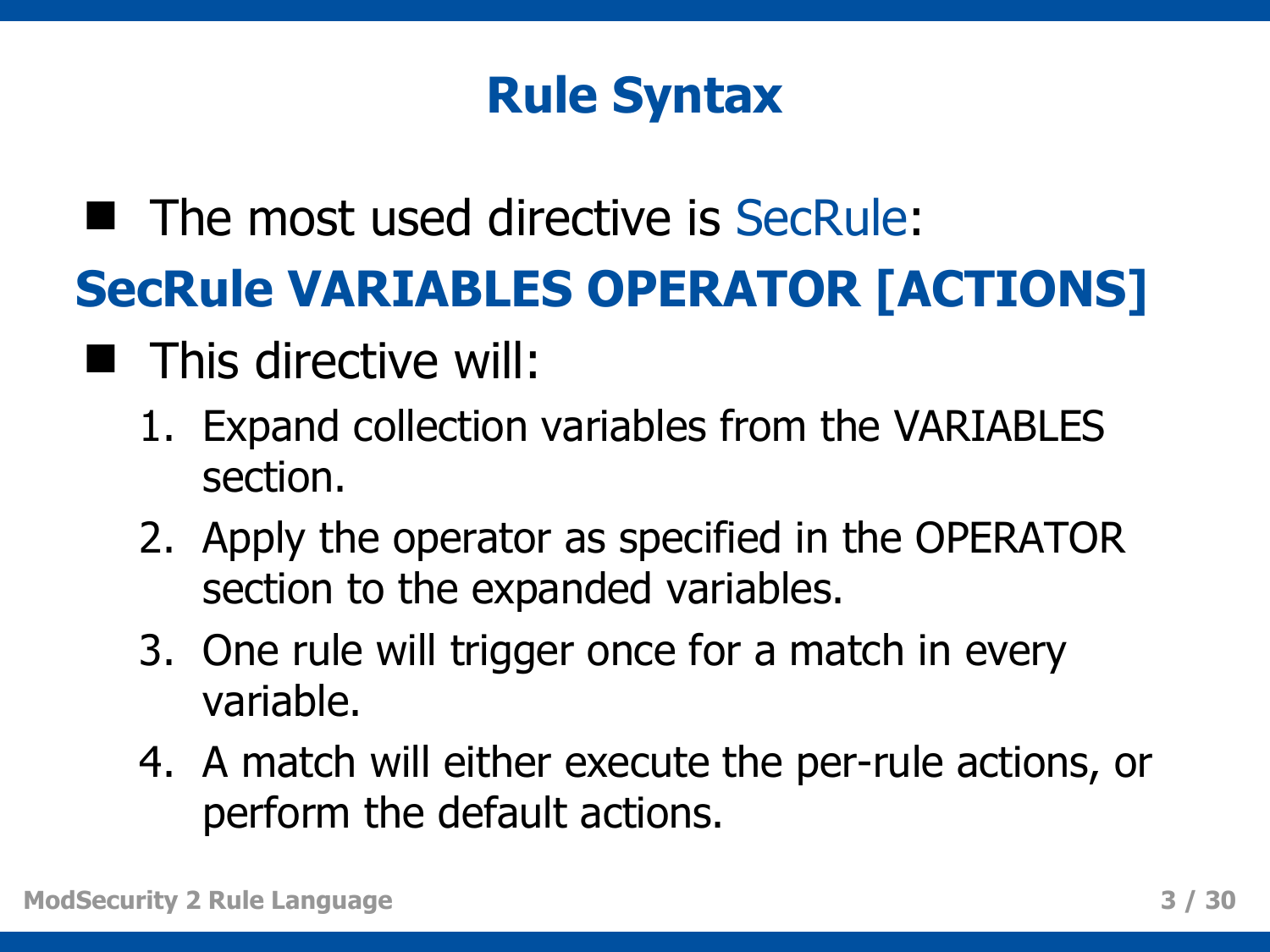#### **Simple Rule**

#### In the simplest case:

#### **SecRule REQUEST\_URI aaa**

- The above will look for the pattern aaa in the variable REQUEST\_URI.
- **The pattern is a regular expression.**
- A similar pattern can be written as:

# **SecRule REQUEST\_URI b{3}**

■ ModSecurity uses PCRE ([http://www.pcre.org\)](http://www.pcre.org/)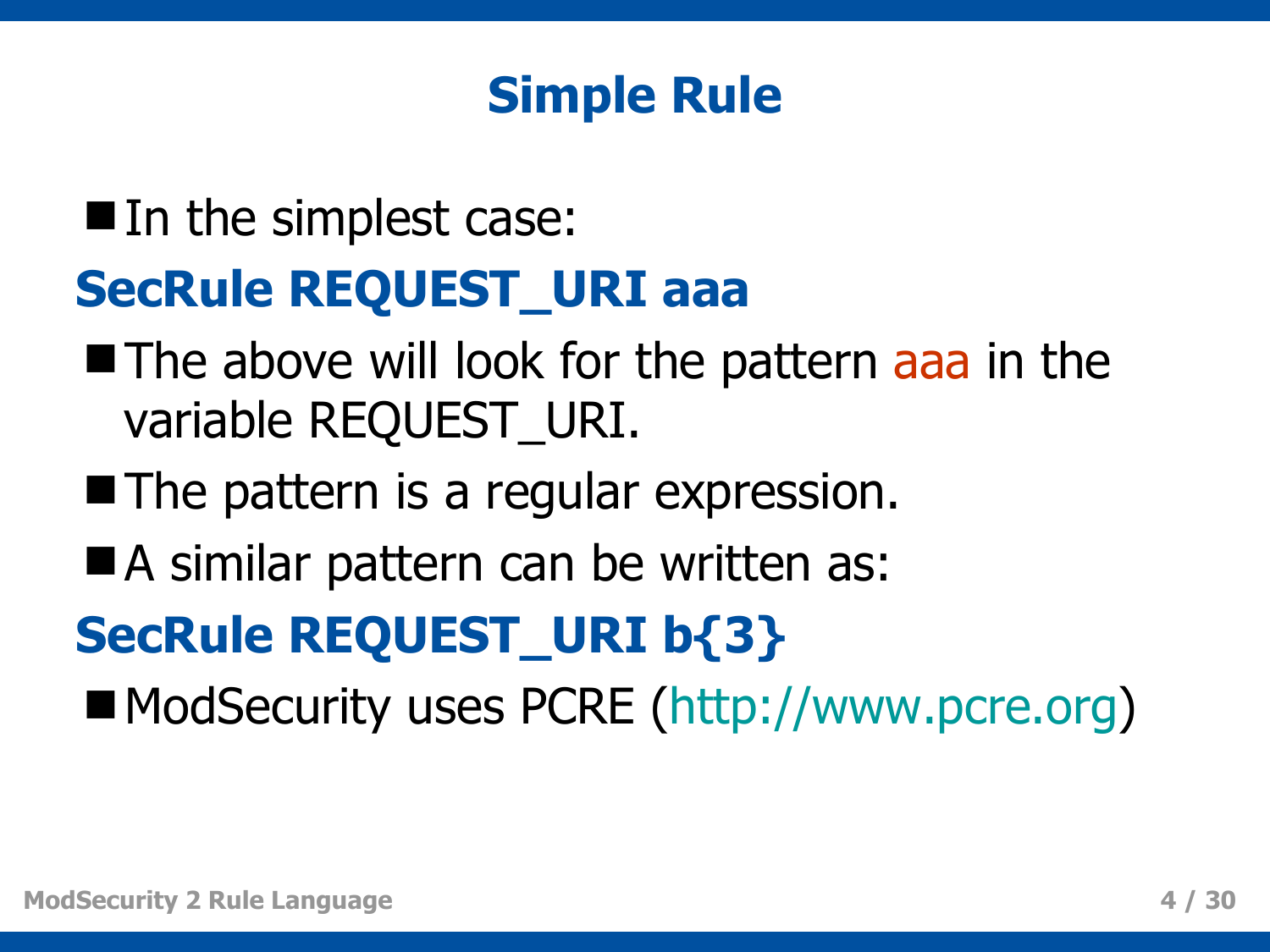#### **Multiple Variables As Targets**

 $\blacksquare$  There can be any number of variables in the VARIABLES section (separated by pipes):

#### **SecRule "REQUEST\_URI|QUERY\_STRING" \ ccc**

- Configuration directives can be split over several lines (that's an Apache feature) by terminating the line with a backslash.
- The whitespace at the beginning of next line will become part of the directive.
- $\blacksquare$  If you need to have a whitespace use double quotes to delimit parameter.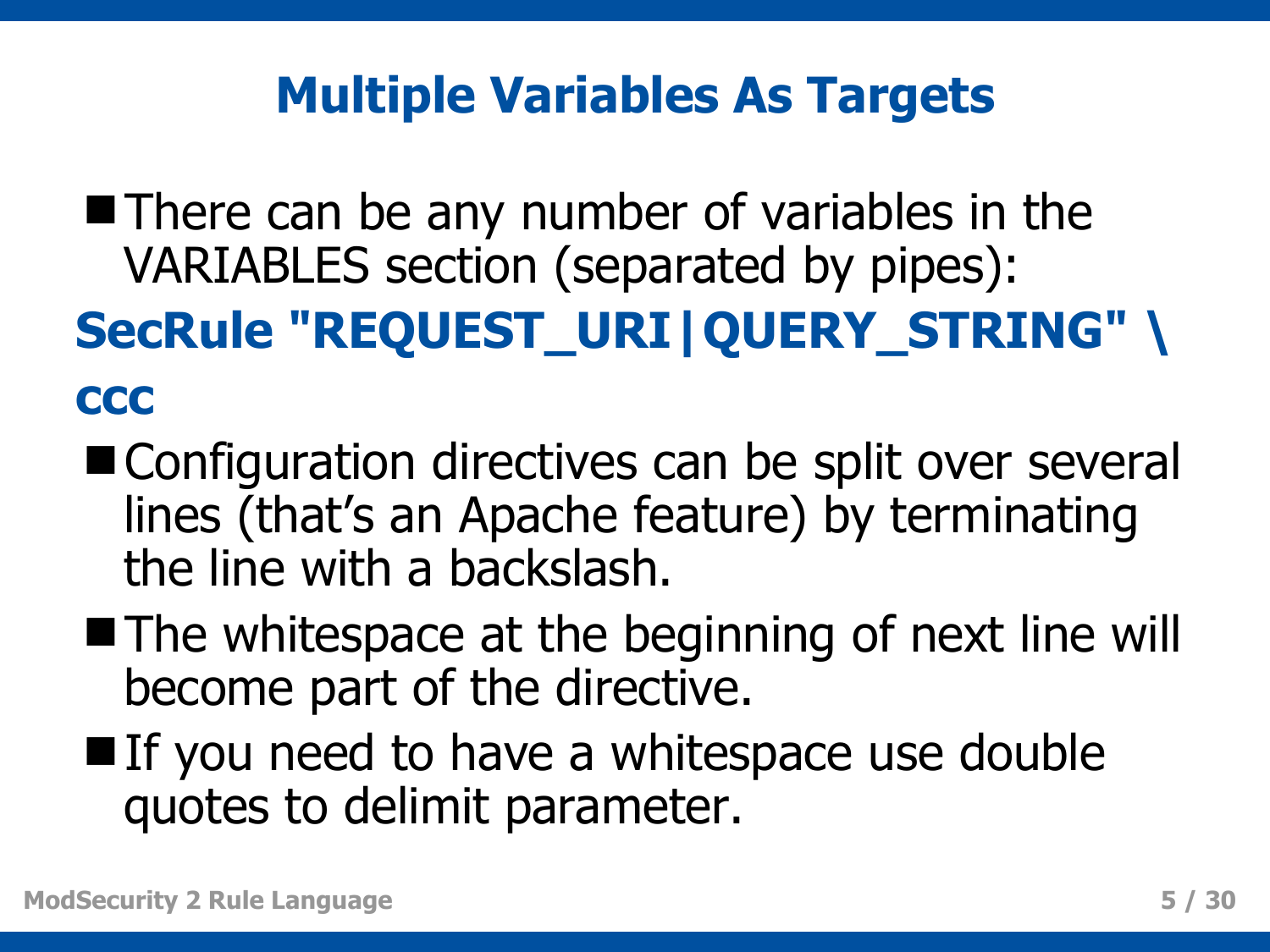# **Variable Collections**

# Some variables expand at runtime: **SecRule ARGS ddd**

- **The above will expand into variables** representing individual request parameters, but only if there are parameters present.
- Only the content is examined.
- Another variable is used for the names:

# **SecRule ARGS\_NAMES eee**

**There is a variable for every bit of transaction.**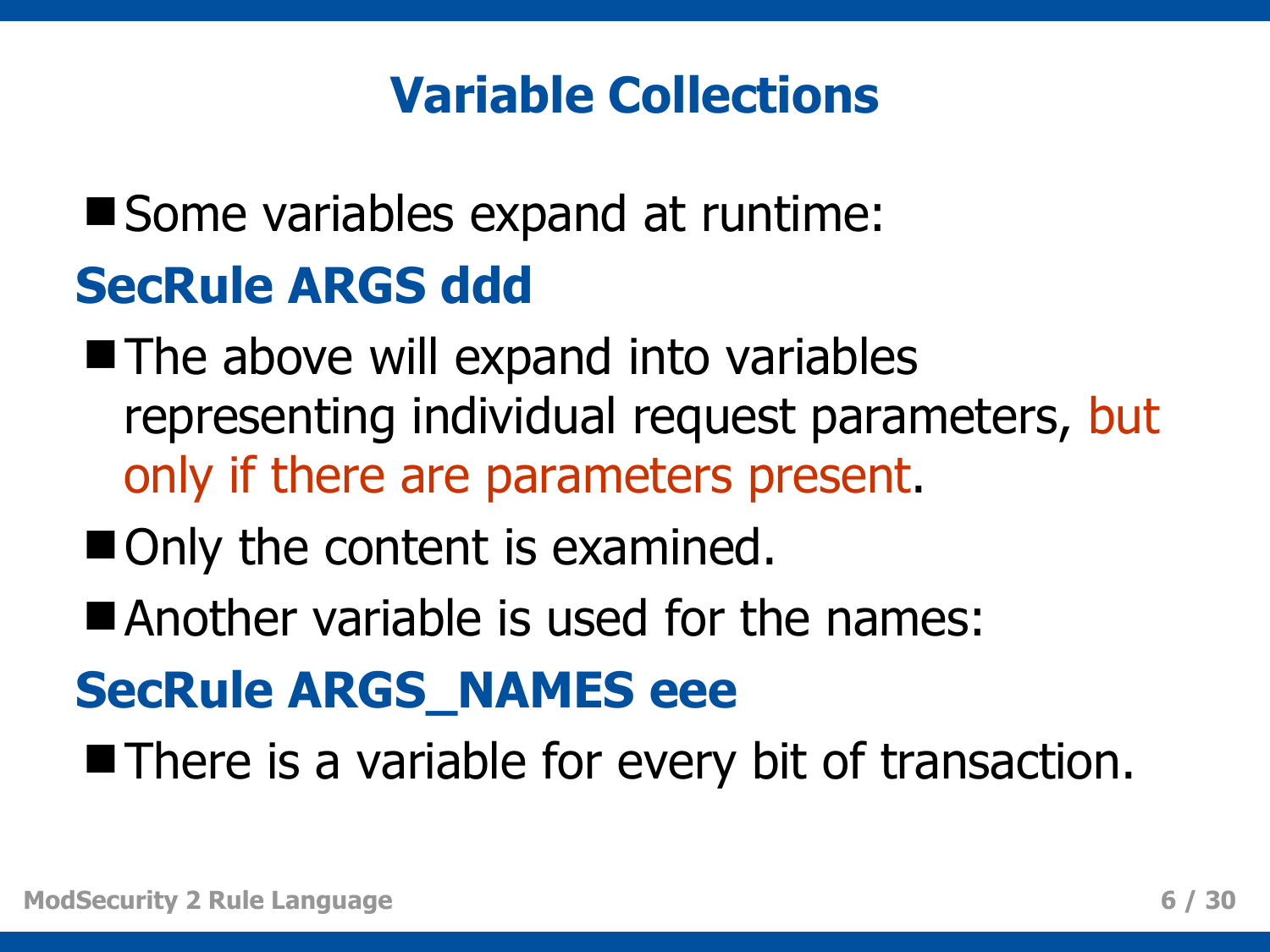#### **Targeting Individual Parameters**

You can target individual parameters with the help of the selection operator:

# **SecRule ARGS:p fff**

Or you can target all parameters except the ones you specify:

# **SecRule ARGS|!ARGS:q ggg**

You can even use a regular expression to select the parameters (\* does the opposite in beta-3): **SecRule ARGS:/^z/ hhh**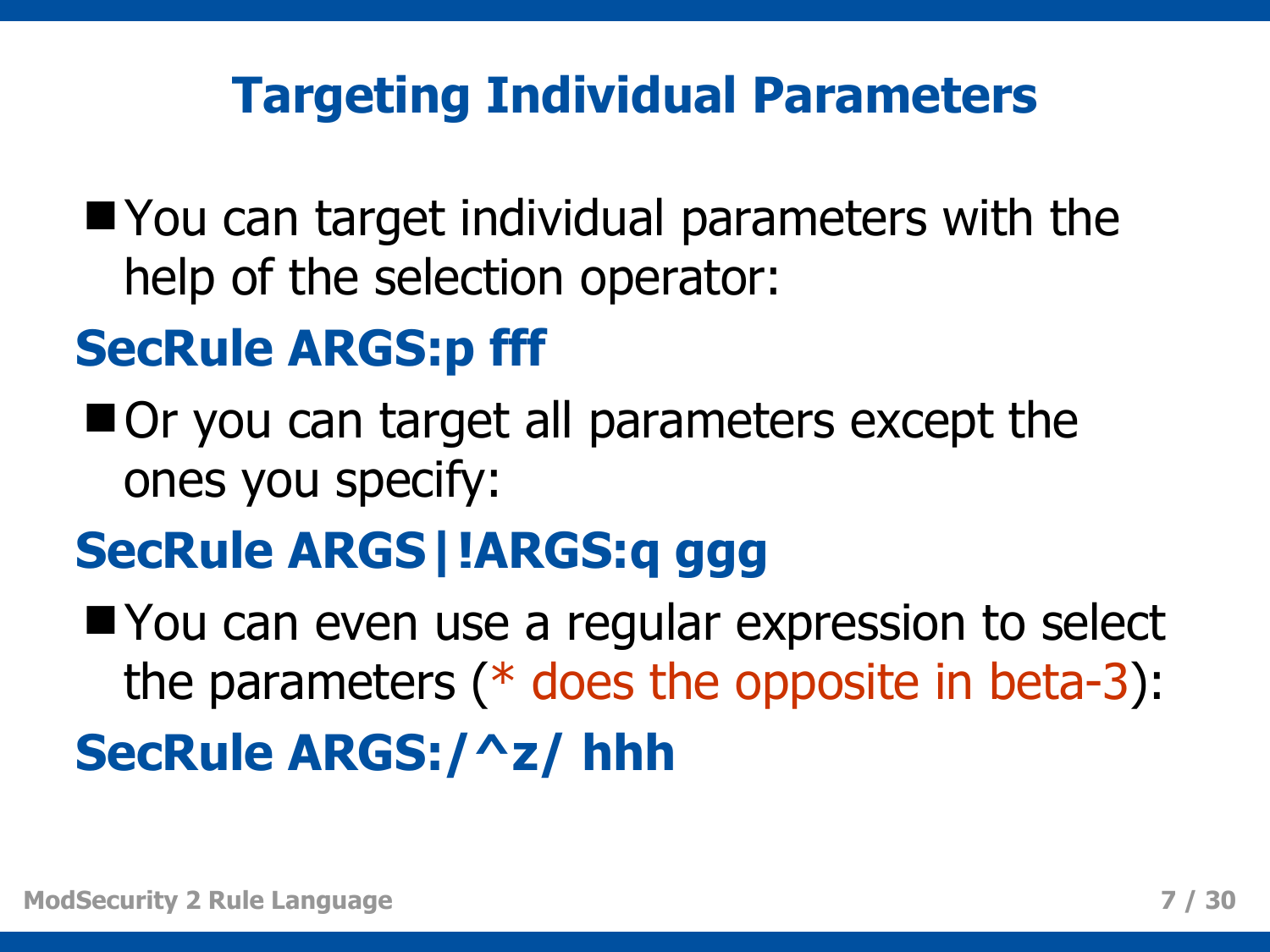# **Counting Variables In a Collection**

■ You can count how many variables there are in a collection (e.g. parameters, request headers, response headers, etc):

# **SecRule &ARGS !^0\$**

- $\blacksquare$  The above triggers if there are any parameters supplied in the request.
- You might have noticed the exclamation mark; it negates the regular expression.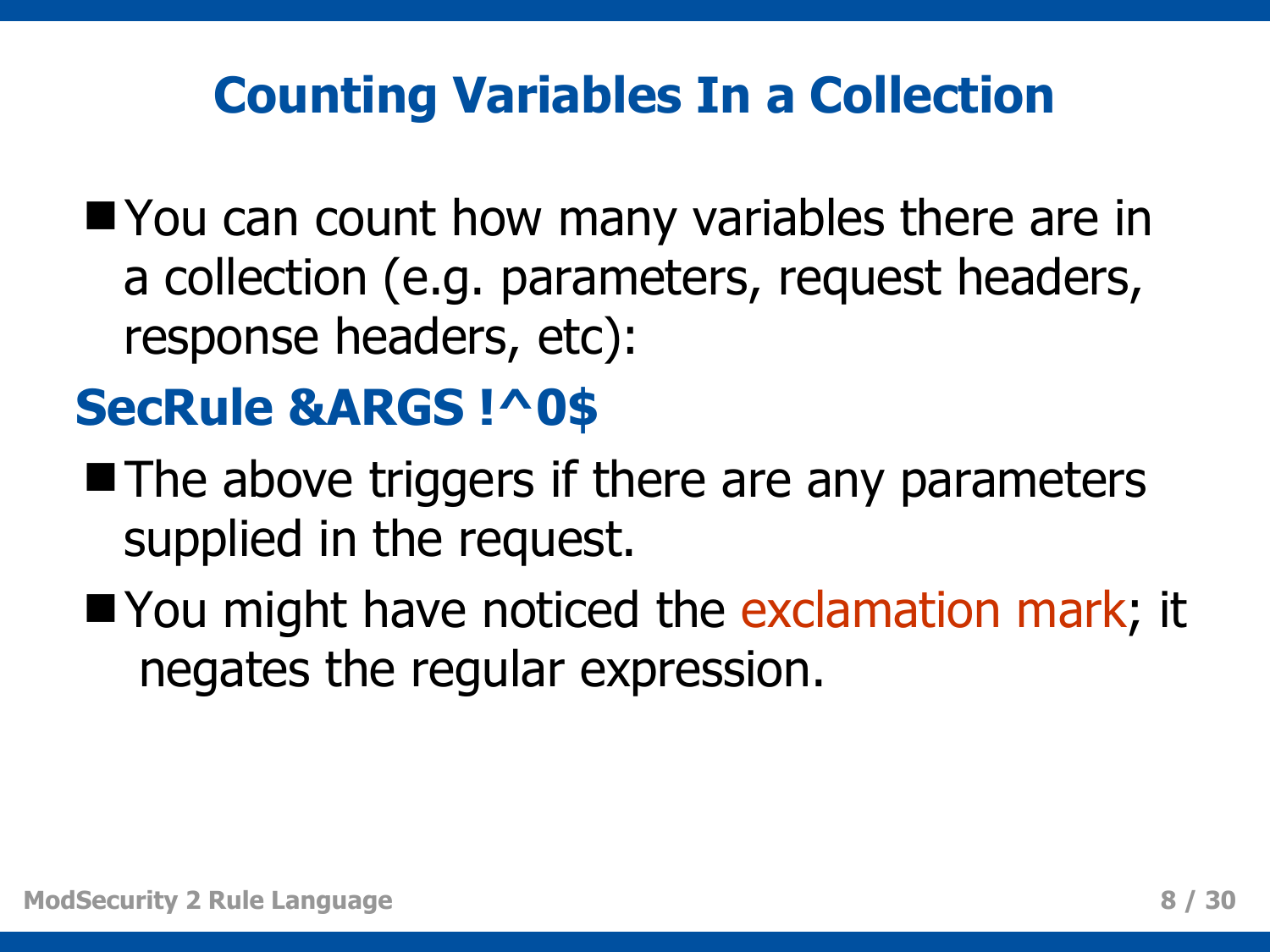# **Variable Names (1)**

- ARGS, ARGS COMBINED SIZE, ARGS NAMES
- REQBODY PROCESSOR, REQBODY\_PROCESSOR\_ERROR, REQBODY\_PROCESSOR\_ERROR\_MSG
- $\blacksquare$  XML
- WEBSERVER ERROR LOG
- **FILES, FILES\_TMPNAMES, FILES\_NAMES,** FILE SIZES, FILES COMBINED SIZE
- $\blacksquare$  TX
- **ENV**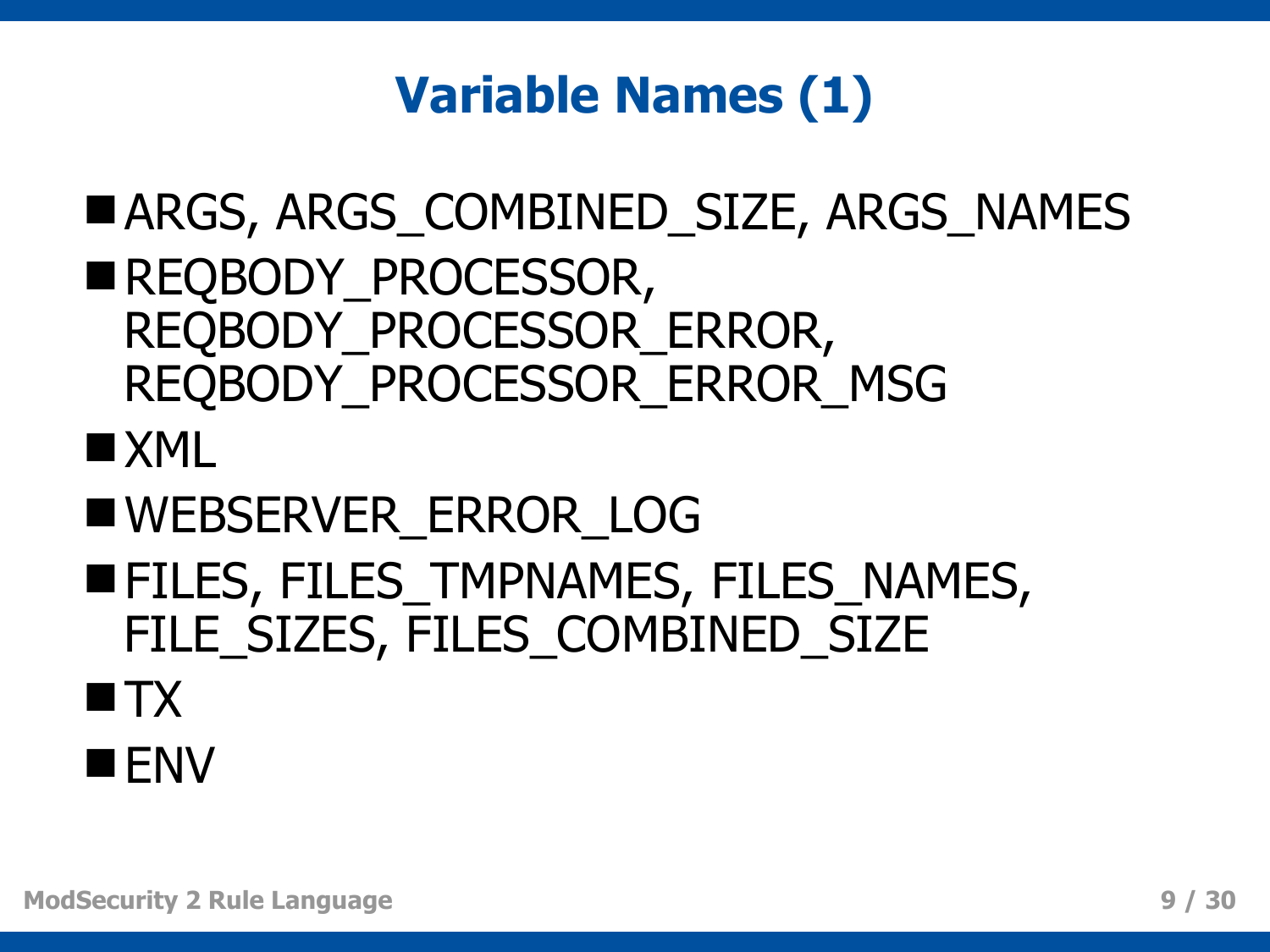PATH\_INFO, QUERY\_STRING **AUTH TYPE** SERVER\_NAME, SERVER\_PORT, SERVER\_ADDR REQUEST LINE, REQUEST URI, REQUEST\_METHOD, REQUEST\_PROTOCOL REQUEST FILENAME, REQUEST BASENAME SCRIPT\_FILENAME, SCRIPT\_BASENAME



REMOTE HOST, REMOTE ADDR,

REMOTE PORT, REMOTE USER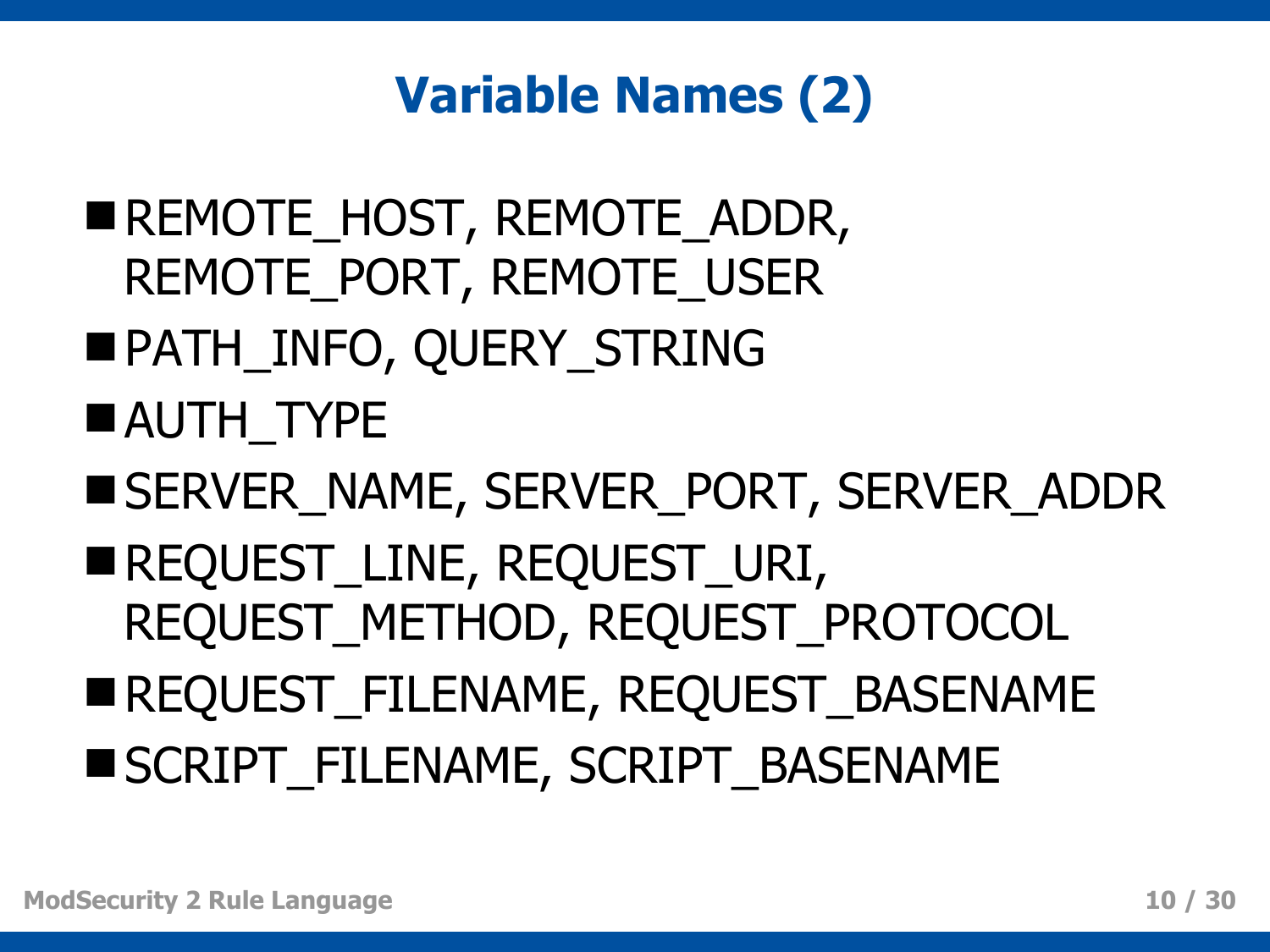# **Variable Names (3)**

- **TIME, TIME EPOCH TIME YEAR, TIME MON, TIME DAY,** TIME\_HOUR, TIME\_MIN, TIME\_SEC, TIME\_WDAY
- SCRIPT\_UID, SCRIPT\_GID
- SCRIPT\_USERNAME, SCRIPT\_GROUPNAME
- SCRIPT\_MODE
- REQUEST HEADERS, REQUEST\_HEADERS\_NAMES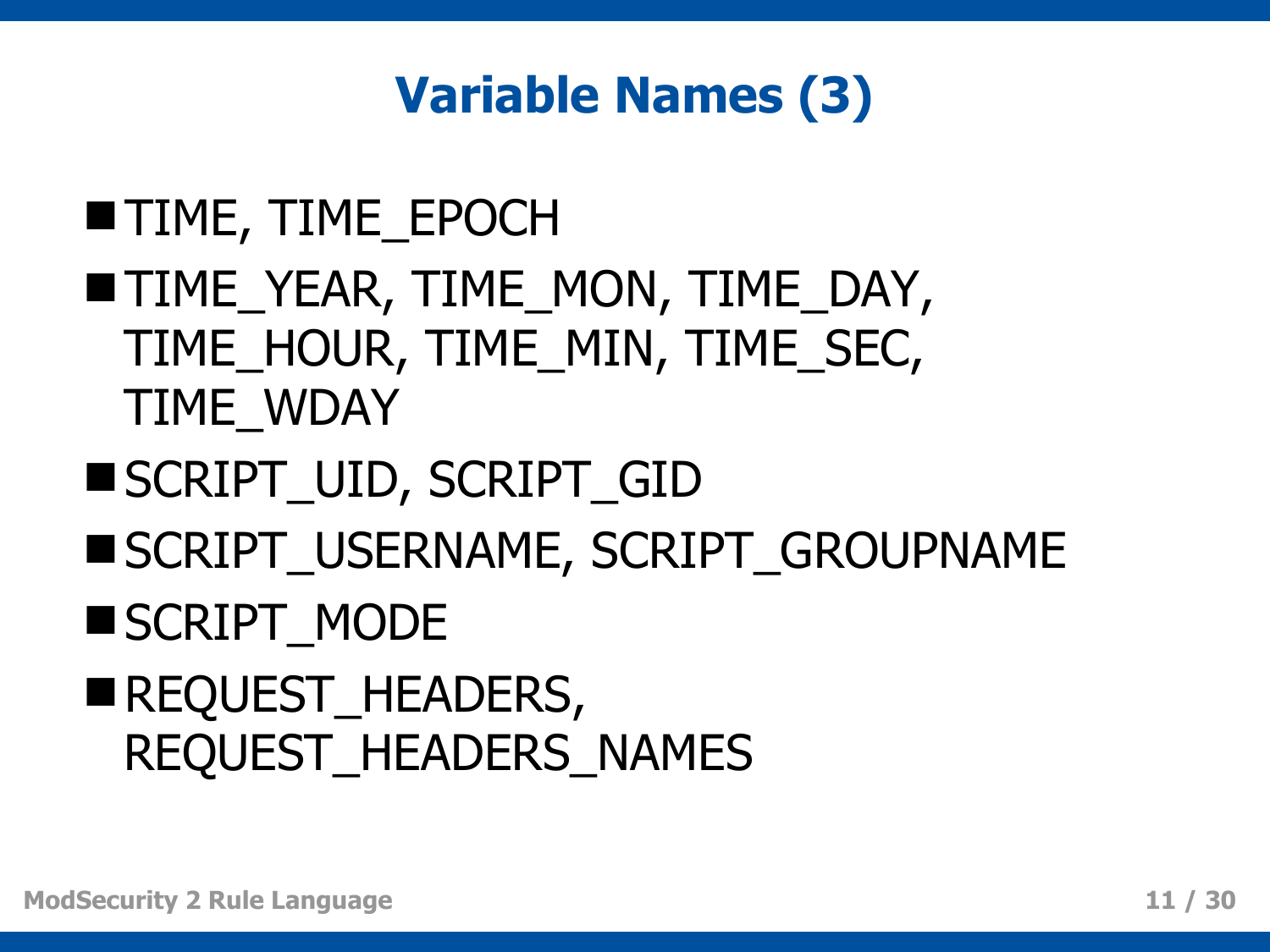- WEBAPPID, SESSIONID
- RESPONSE\_BODY
- RESPONSE HEADERS, RESPONSE HEADERS NAMES
- RESPONSE PROTOCOL
- RESPONSE LINE, RESPONSE STATUS
- REQUEST BODY
- REQUEST COOKIES, REQUEST\_COOKIES\_NAMES

# **Variable Names (4)**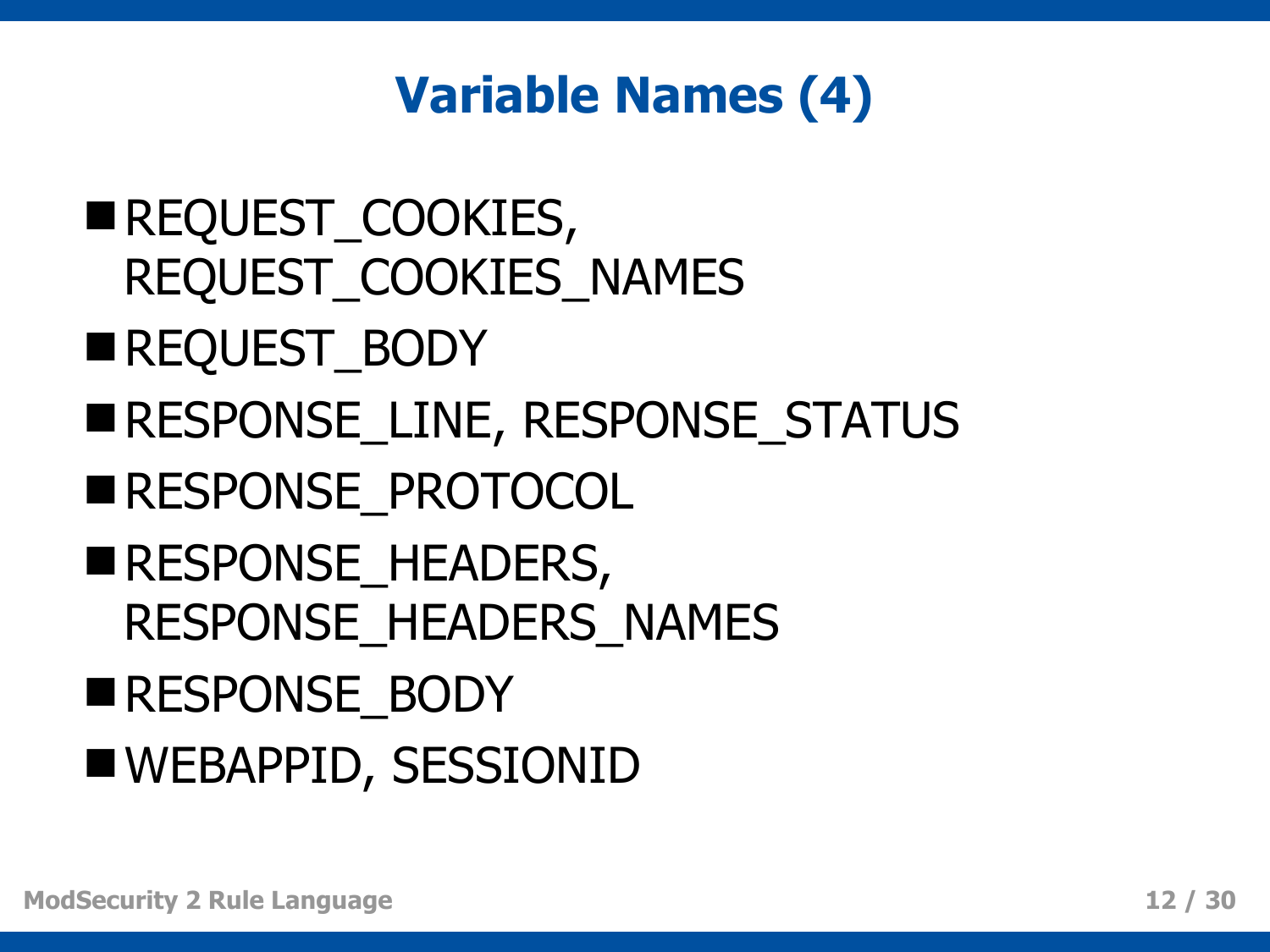# **Explicit Operators In Rules**

- Regular expression matcher is the default operator.
- In a general case you can choose exactly which operator you want to use:

# **SecRule REQUEST\_URI "@rx iii"**

**Nou can still use the exclamation mark in front** of the @ character (and the meaning is the same).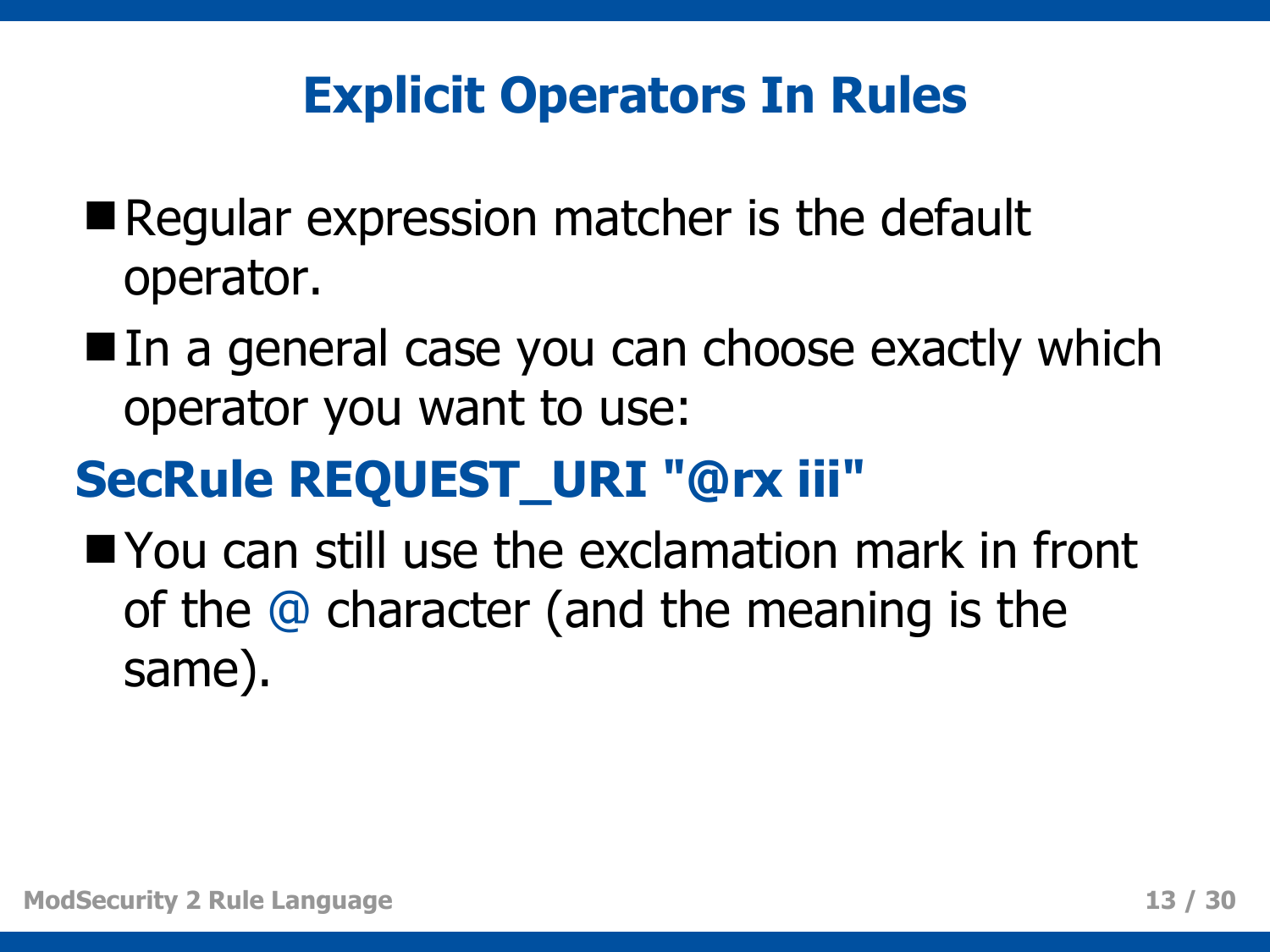#### **Supported Operators**

■ The following operators are supported in 2.0.0-beta-3:

| eq                 | <b>IY</b>                                                                                         |
|--------------------|---------------------------------------------------------------------------------------------------|
| ge                 | validateByteRange<br>validateDTD<br>validateSchema<br>validateUrlEncoding<br>validateUtf8Encoding |
| gt                 |                                                                                                   |
| <b>inspectFile</b> |                                                                                                   |
| le                 |                                                                                                   |
| lt                 |                                                                                                   |
| rbl                |                                                                                                   |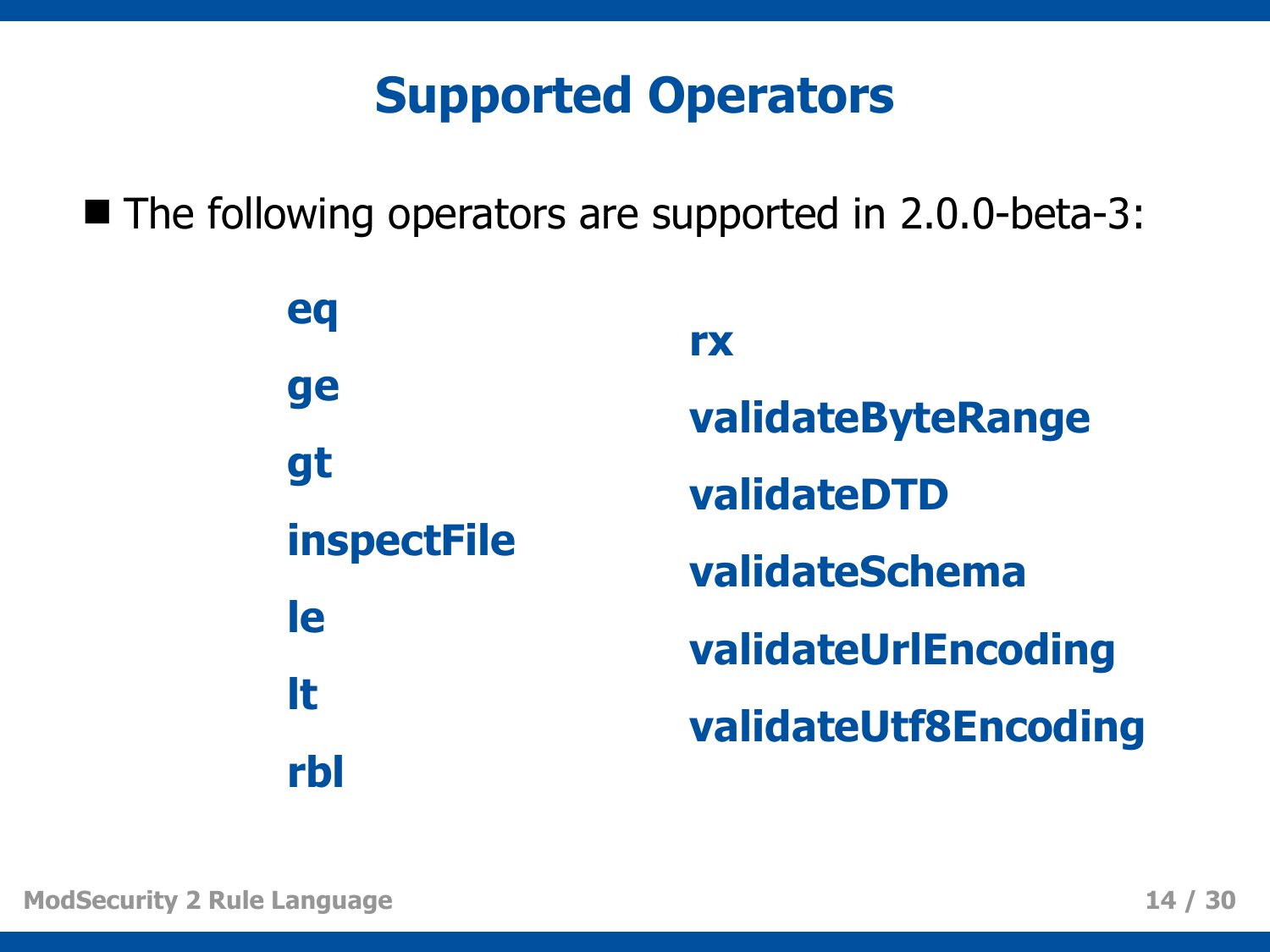#### **Operator Usage Examples**

■ Validate files that are uploaded: **SecRule FILES\_TMPNAMES "@inspectFile \ /opt/apache/bin/inspect\_script.pl"** ■ Check only certain bytes are used in parameters: **SecRule ARGS "@validateByteRange \ 10,13,32-126"** ■ Validate UTF-8 encoding: **SecRule ARGS "@validateUtf8Encoding"** ■ Real-time Block List lookup: **SecRule REMOTE\_ADDR "@rbl sc.surbl.org"**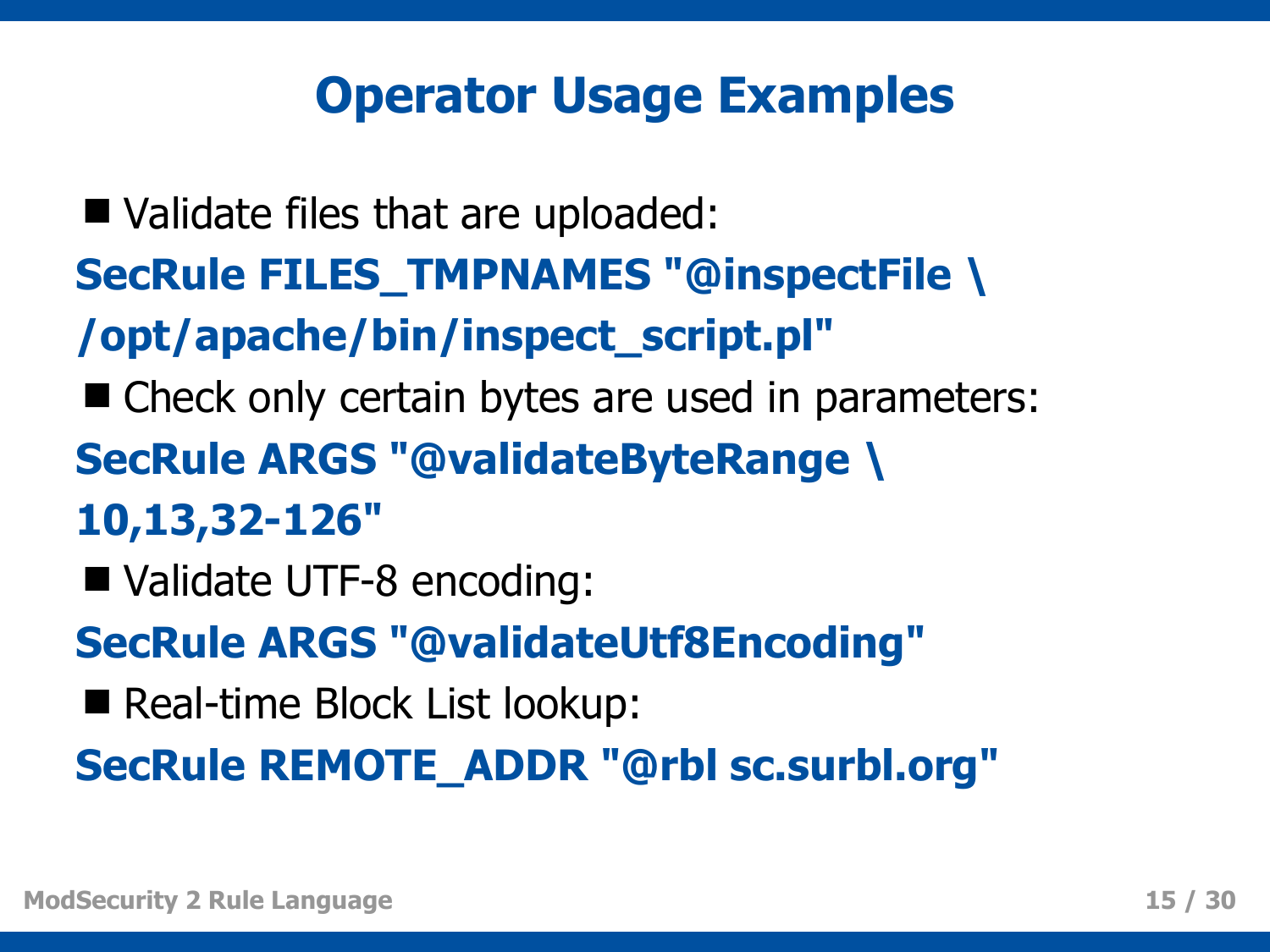#### **Actions**

- $\blacksquare$  There are five types of action:
	- **1. Disruptive actions** interrupt current transaction.
	- **2. Non-disruptive actions** change state.
	- **3. Flow actions** change rule flow.
	- **4. Meta-data actions** contain rule metadata.
	- **5. Data actions** mere placeholders for other actions.
- Usage example:

# **SecRule ARGS ddd log,deny,status:500 SecAction nolog,pass,exec:/bin/this/that.pl**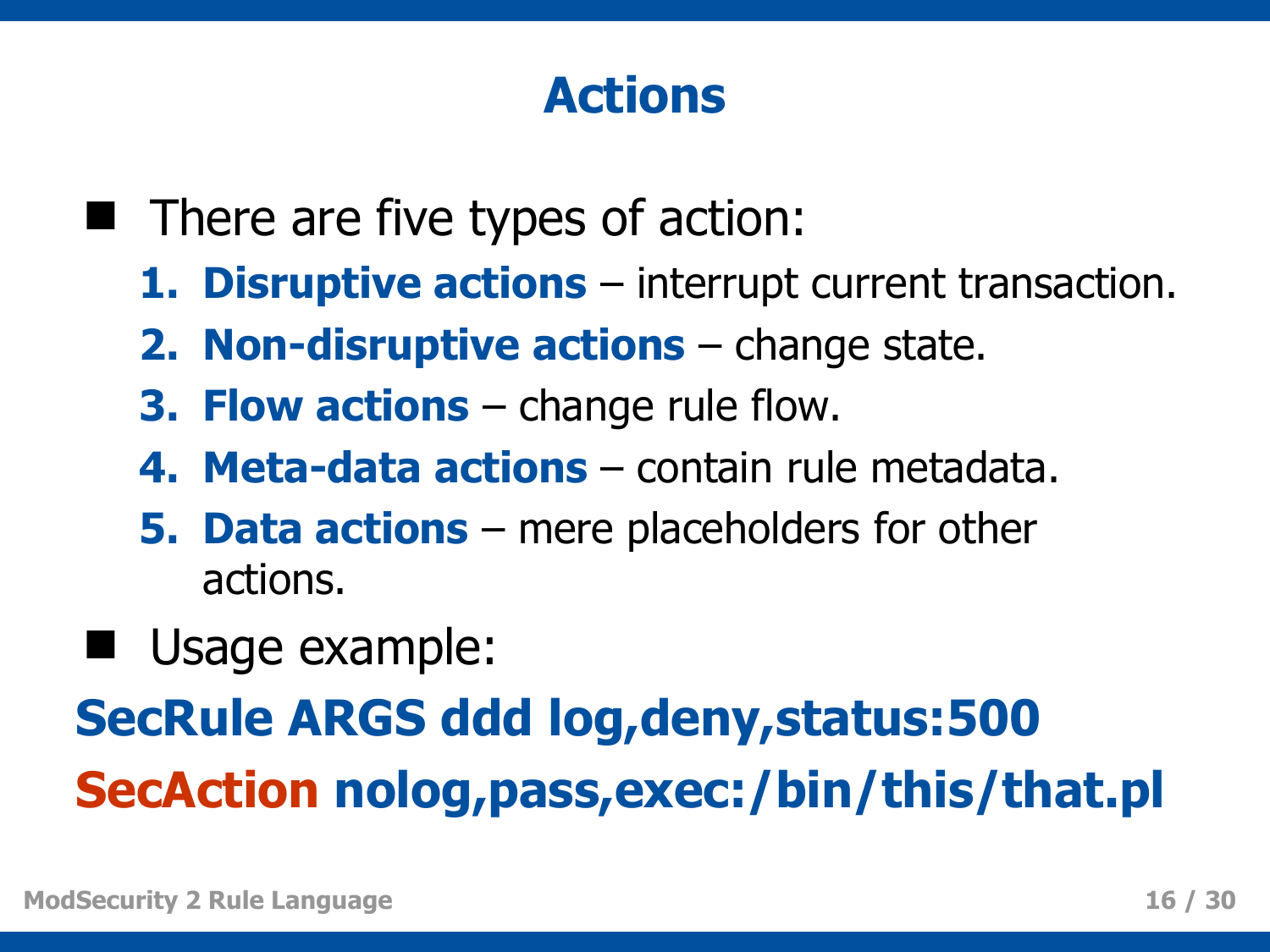# **Disruptive Actions**

■ Interrupt or disrupt transaction:

- **deny** stops transaction.
- **drop** drops connection
- **redirect** respond with a redirection.
- **Proxy** forward request to another server.
- **pause** slow down execution.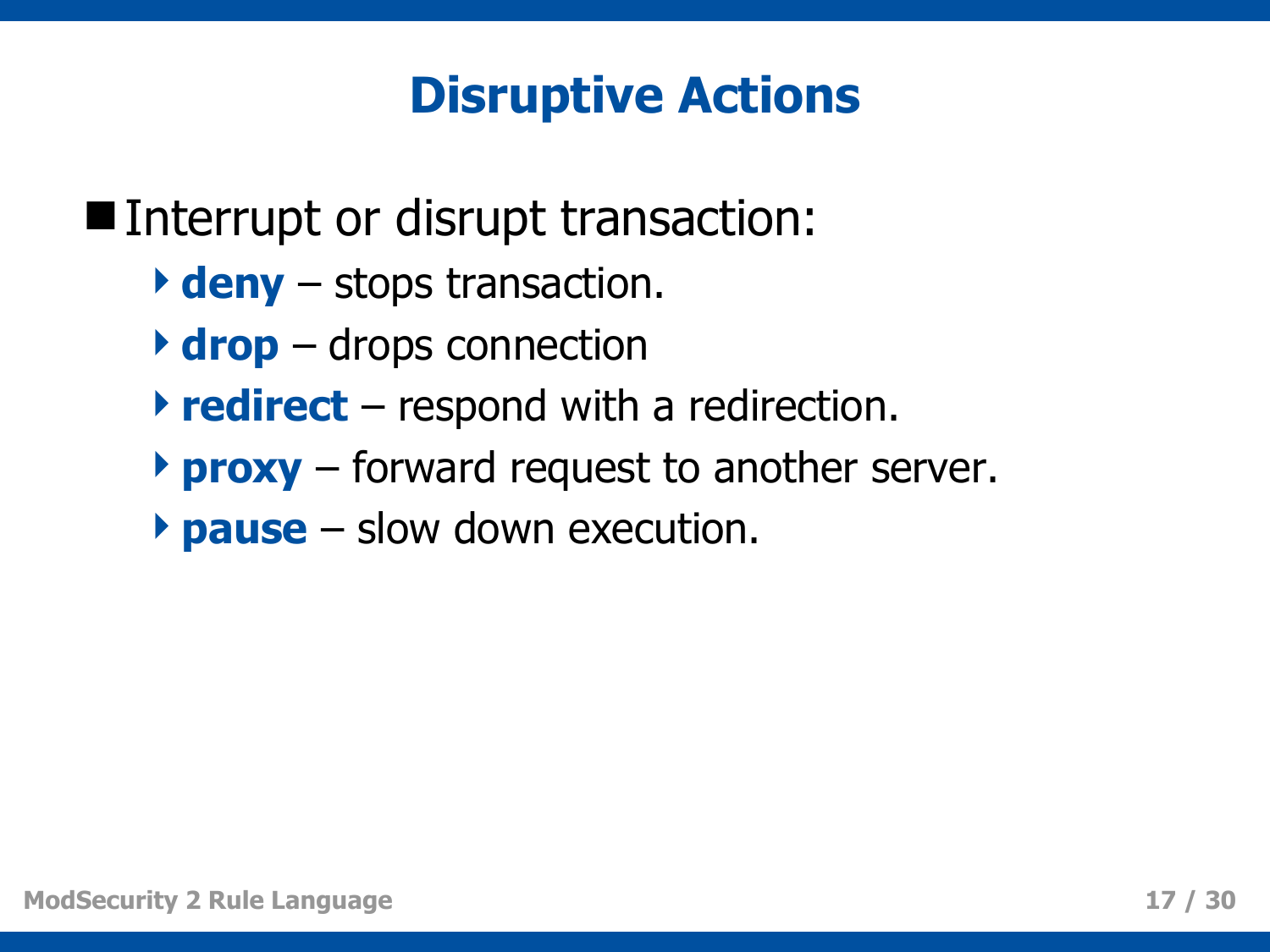#### **Meta-data Actions**

■ Meta-data actions describe the rule:

- **id** unique rule ID.
- **rev** rule revision.
- **msg** custom message.
- **Severity** as syslog  $(0-7)$ .
- **phase** the phase where the rule is supposed to run.
- **log, nolog** whether or not to log the match.
- **auditlog**, **noauditlog** whether or not to count the match toward audit logging.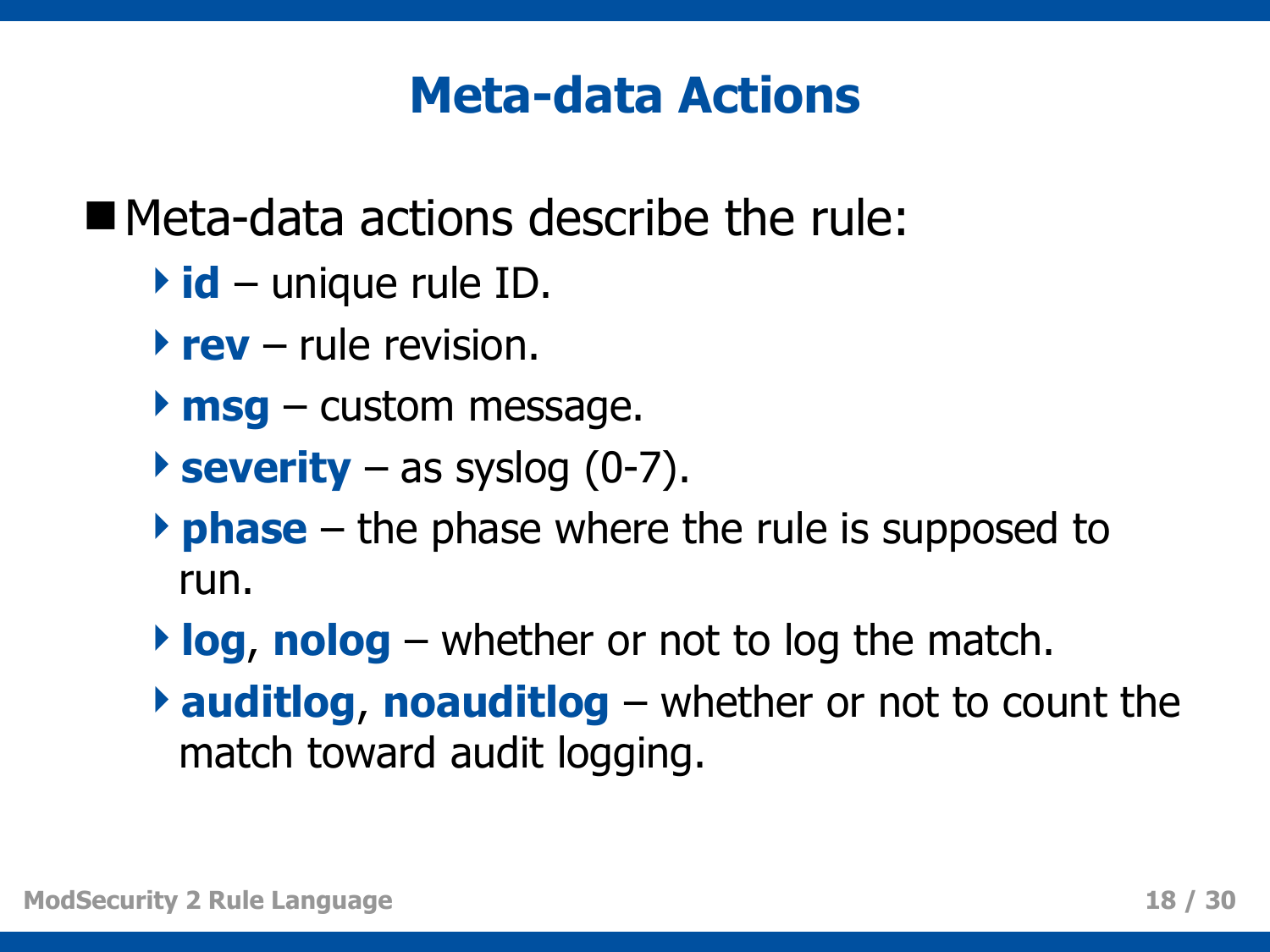#### **Flow Actions**

**Filow actions affect how rules are processed:** 

- **allow** stop processing rules.
- **chain** combine the rule with the next one.
- **pass** ignore match in the current rule.
- **skip** skip over one or more rules.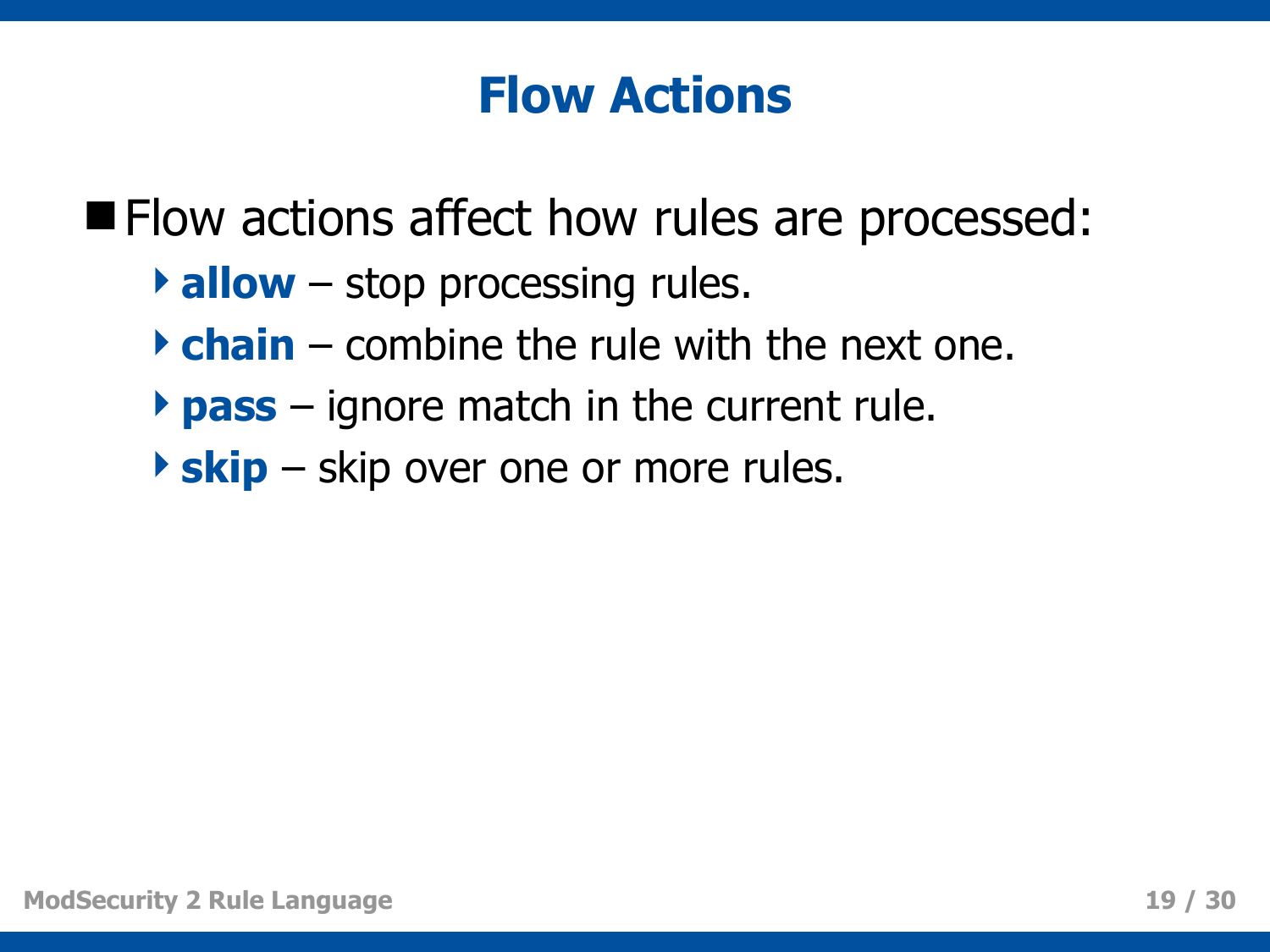#### **Data Actions**

- Data actions are helpers for other parts of the rule:
	- **capture** used in combination with @rx to capture subexpressions.
	- **status** which status code to use for deny, redirect.
	- **t** defines which transformation functions need to be run against the variables.
	- **xmlns** defines namespace for XPath expressions.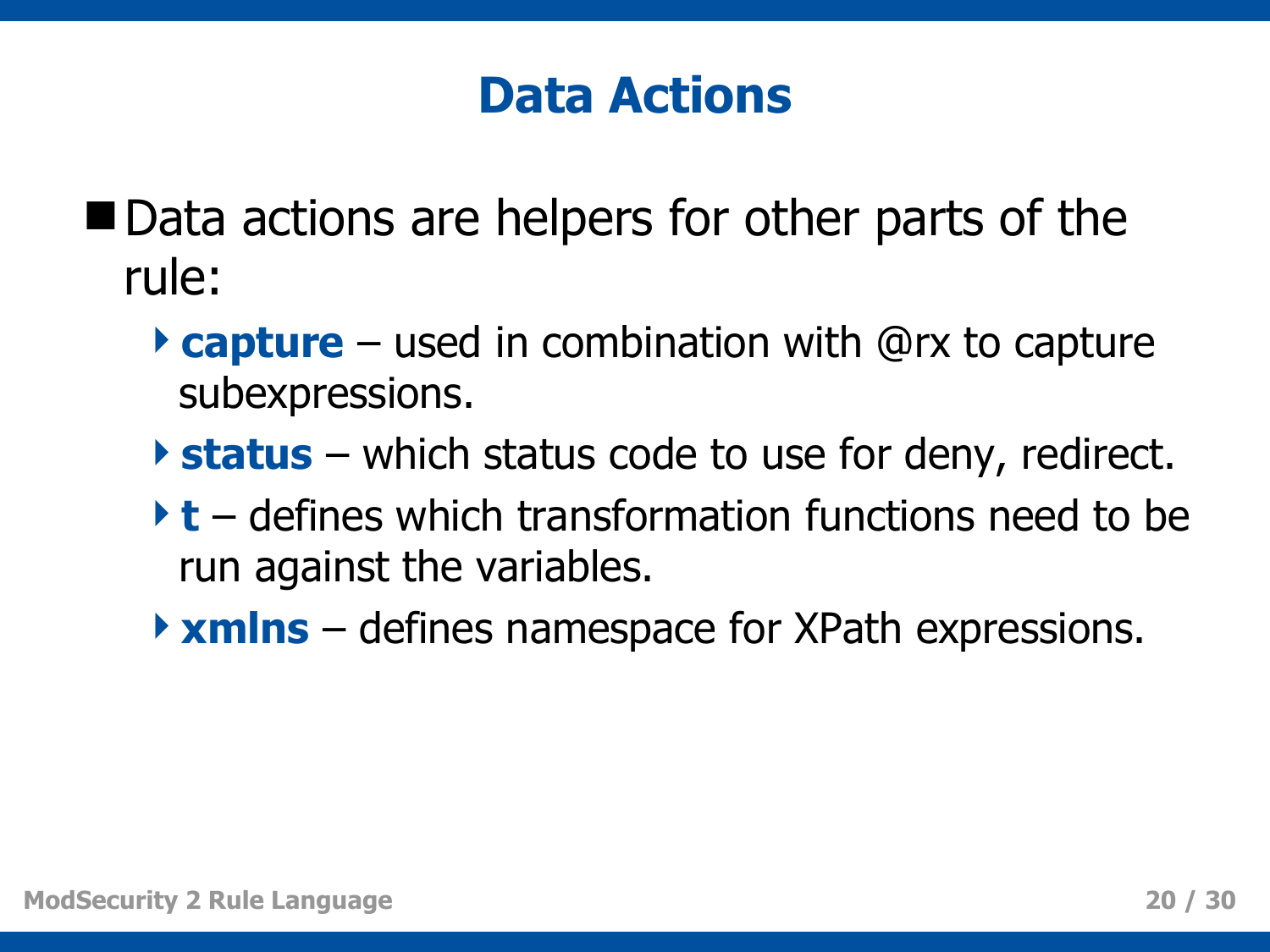# **Audit Log Sanitisation Actions**

**There are four actions:** 

- **sanitiseArg**
- **sanitiseMatched**
- **sanitiseRequestHeader**
- **sanitiseResponseHeader**
- **Examples:**

**SecAction nolog,pass,sanitiseArg:p SecAction \ nolog,pass,sanitiseRequestHeader:Authorization SecRule ARGS secret \ nolog,pass,sanitiseMatched**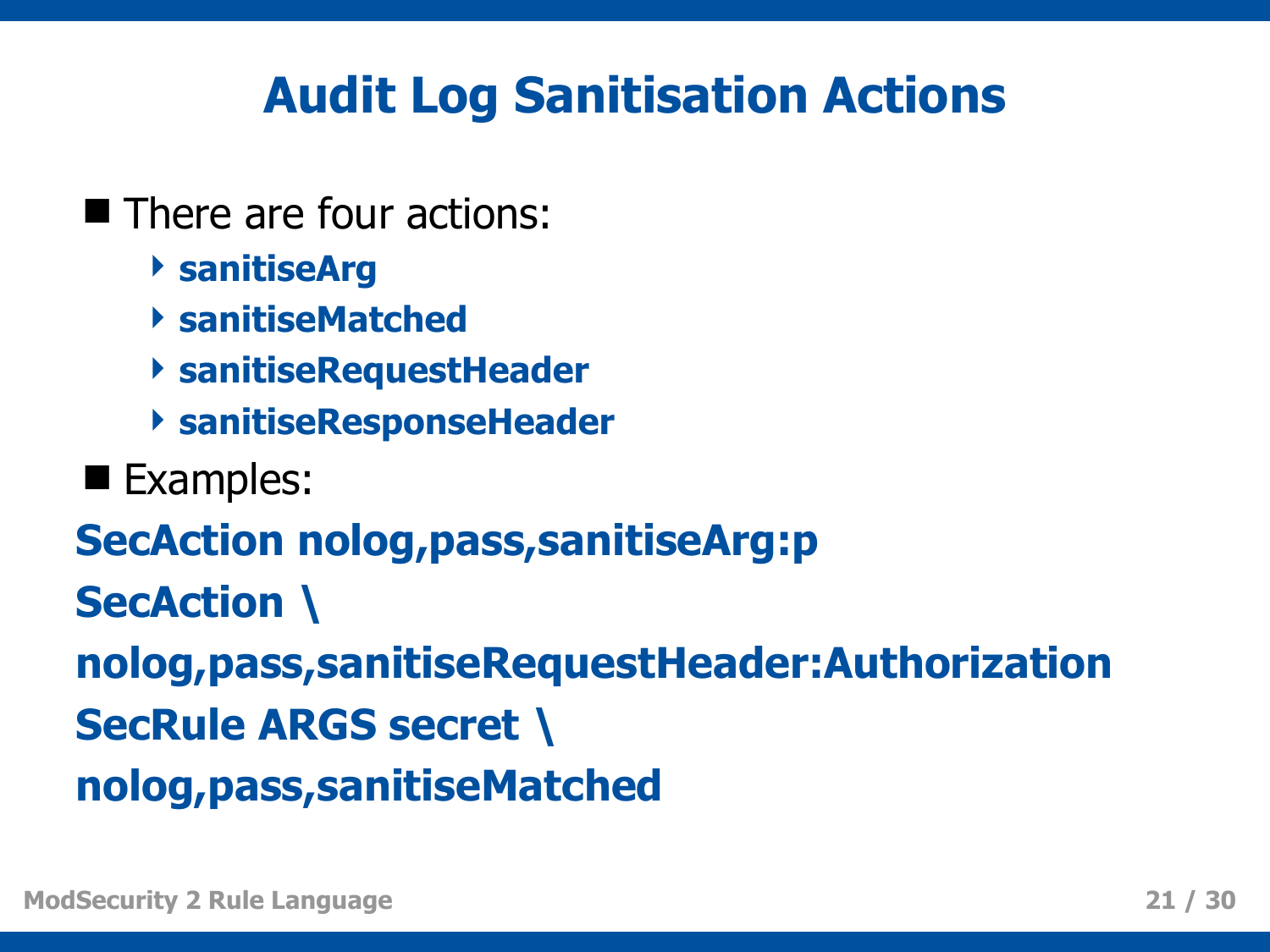#### **Variable Actions**

■ Working with environment variables: **setenv:name=value setenv:!name** ■ Working with variables: **setvar:tx.score=10 setvar:tx.score=+5 setvar:!tx.score deprecatevar:session.score=60/3600 expirevar:session.blocked=3600**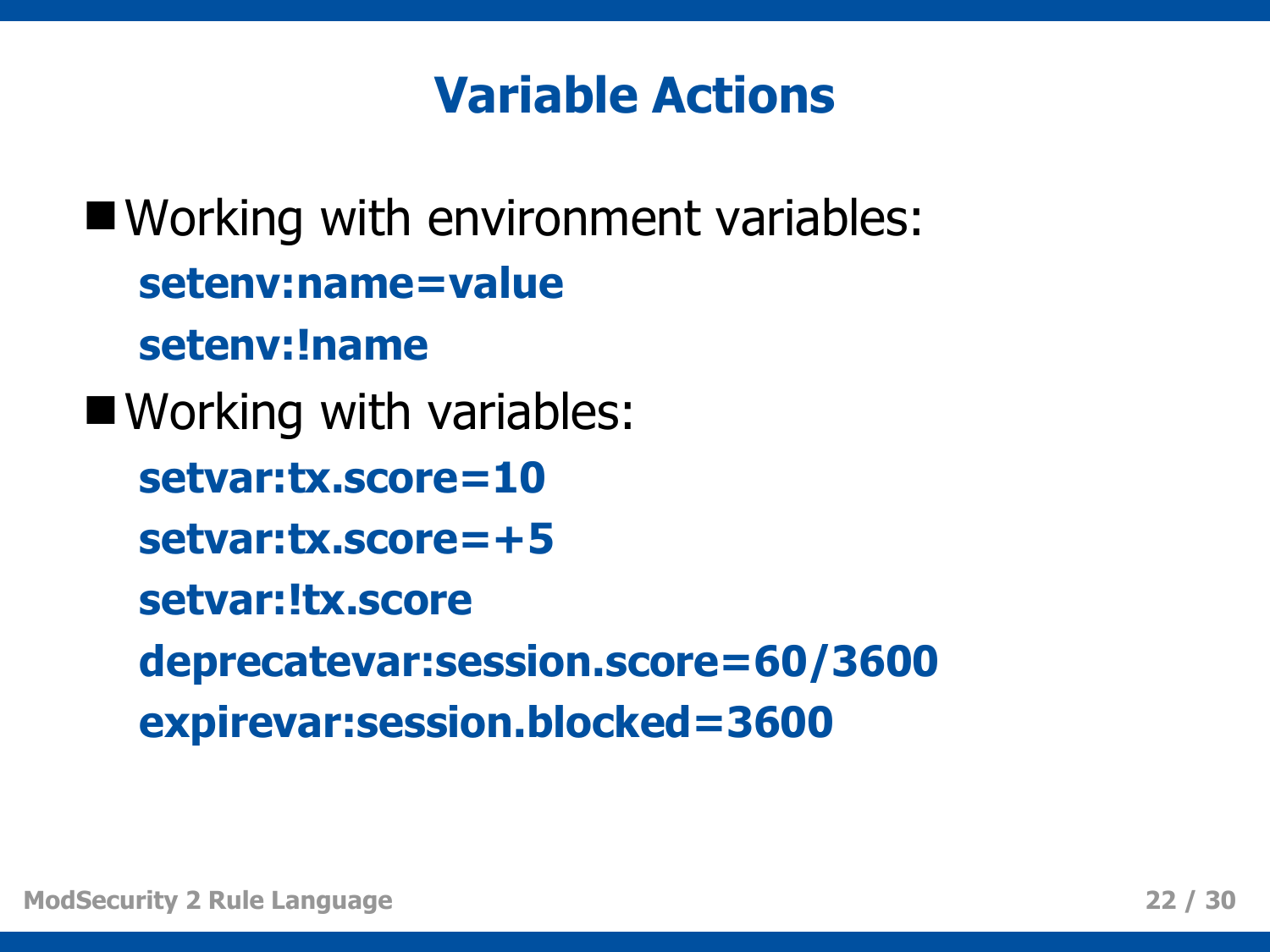# **Collection Actions**

**lacks** initcol – create a persistent collection: **initcol:ip=%{REMOTE\_ADDR} setsid** – initialise session storage: **SecRule REQUEST\_COOKIES:PHPSESSID !^\$ chain,nolog,pass SecAction setsid:%{REQUEST\_COOKIES.PHPSESSID}** This action will initialise variable **SESSIONID**. ■ Use **SecWebAppId** directive to create session

storage namespace for each application.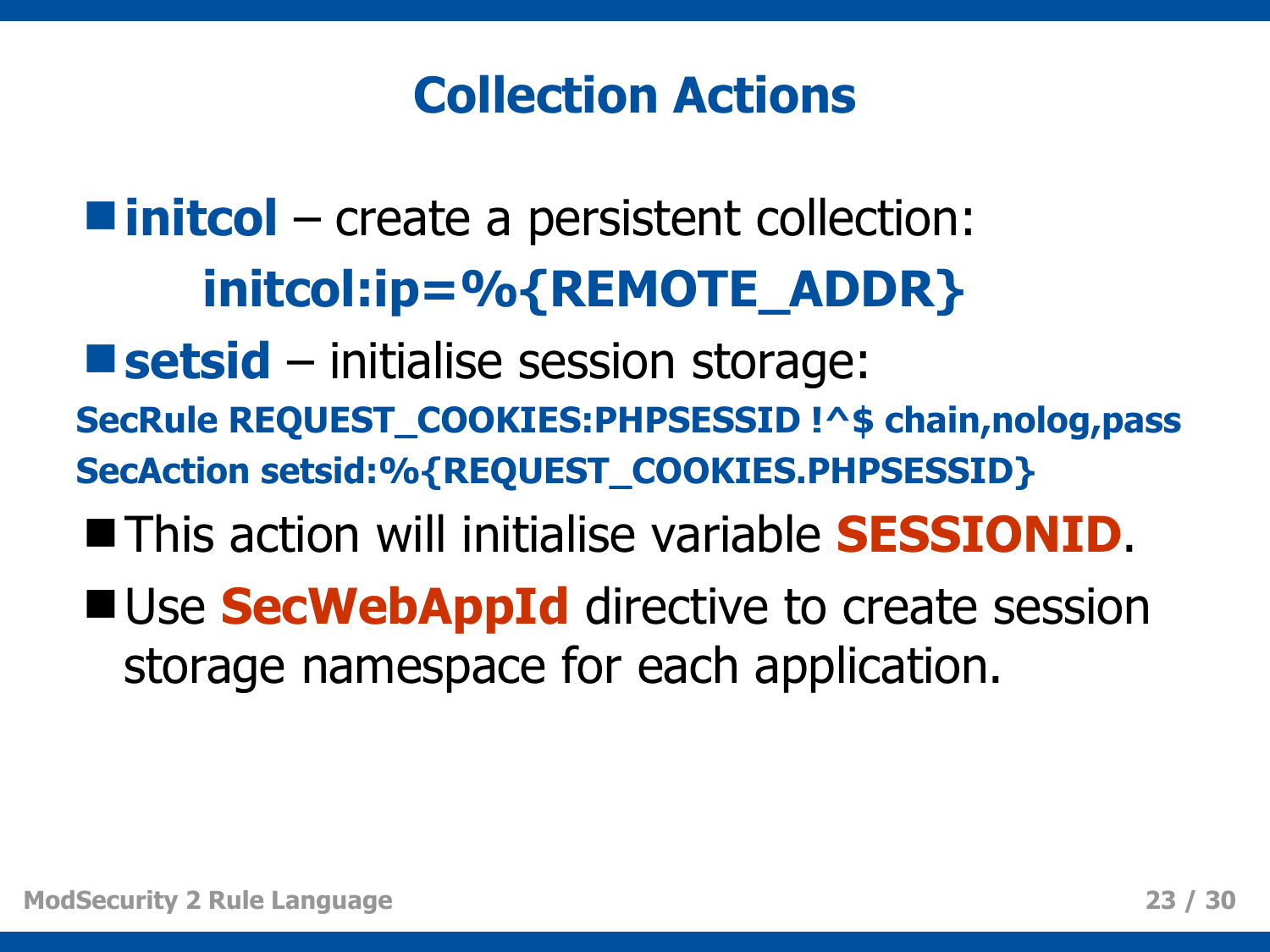# **Built-in Collection Variables**

Some variables are automatically generated:

- ▶ CREATE\_TIME
- ▶ KEY
- LAST\_UPDATE\_TIME
- ▶ TIMEOUT
- DUPDATE\_COUNTER
- UPDATE\_RATE

Some variable names have pre-defined purpose:

- BLOCKED
- SCORE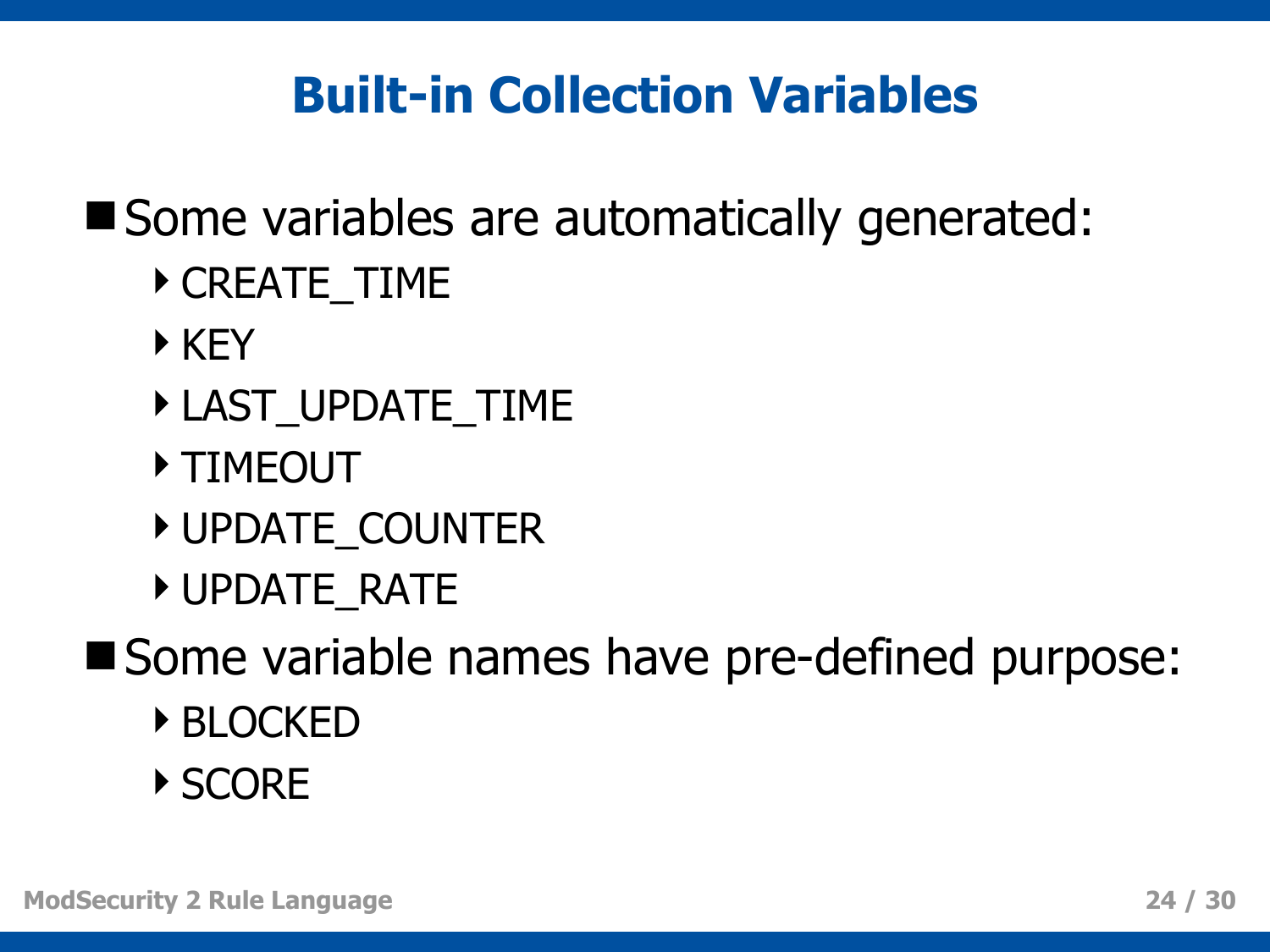### **Other Actions**

#### Execute external script: **exec:/bin/script.pl**

- Update transaction settings dynamically:
	- **ctl**
		- **EXECUTE** auditEngine
		- **auditLogParts**
		- **-** debugLogLevel
		- **•** requestBodyAccess
		- **•** requestBodyLimit
		- **F** requestBodyProcessor
		- **•** responseBodyAccess
		- responseBodyLimit
	- ▶ For example:
		- **ctl:auditEngine=off**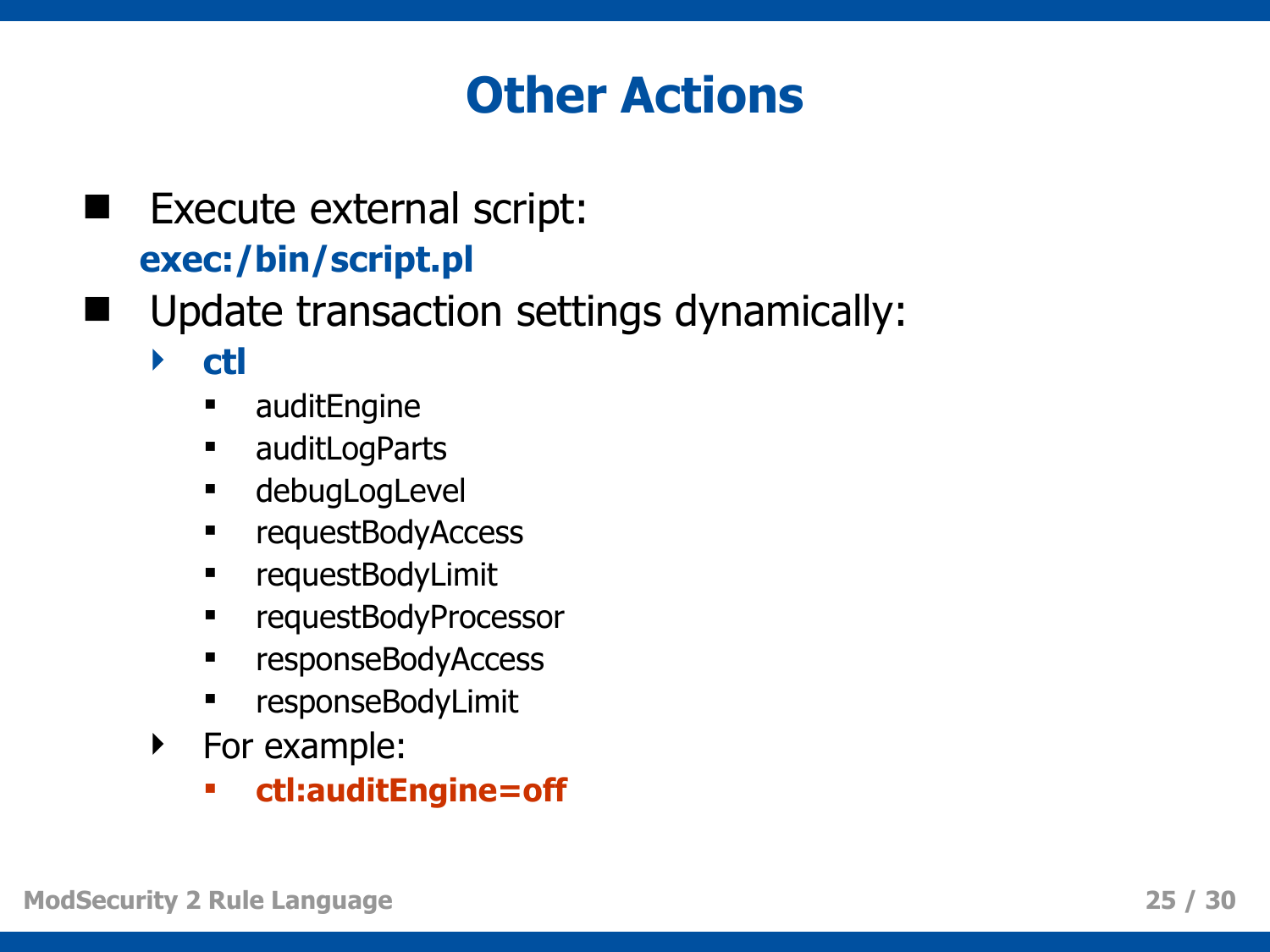# **Transformation Functions (1)**

**The Transformation functions will automatically** convert data before matching:

> **hexDecode hexEncode htmlEntityDecode escapeSeqDecode normalisePath normalisePathWin md5 sha1 lowercase replaceNulls compressWhitespace replaceComments urlDecode urlDecodeUni base64Encode base64Decode**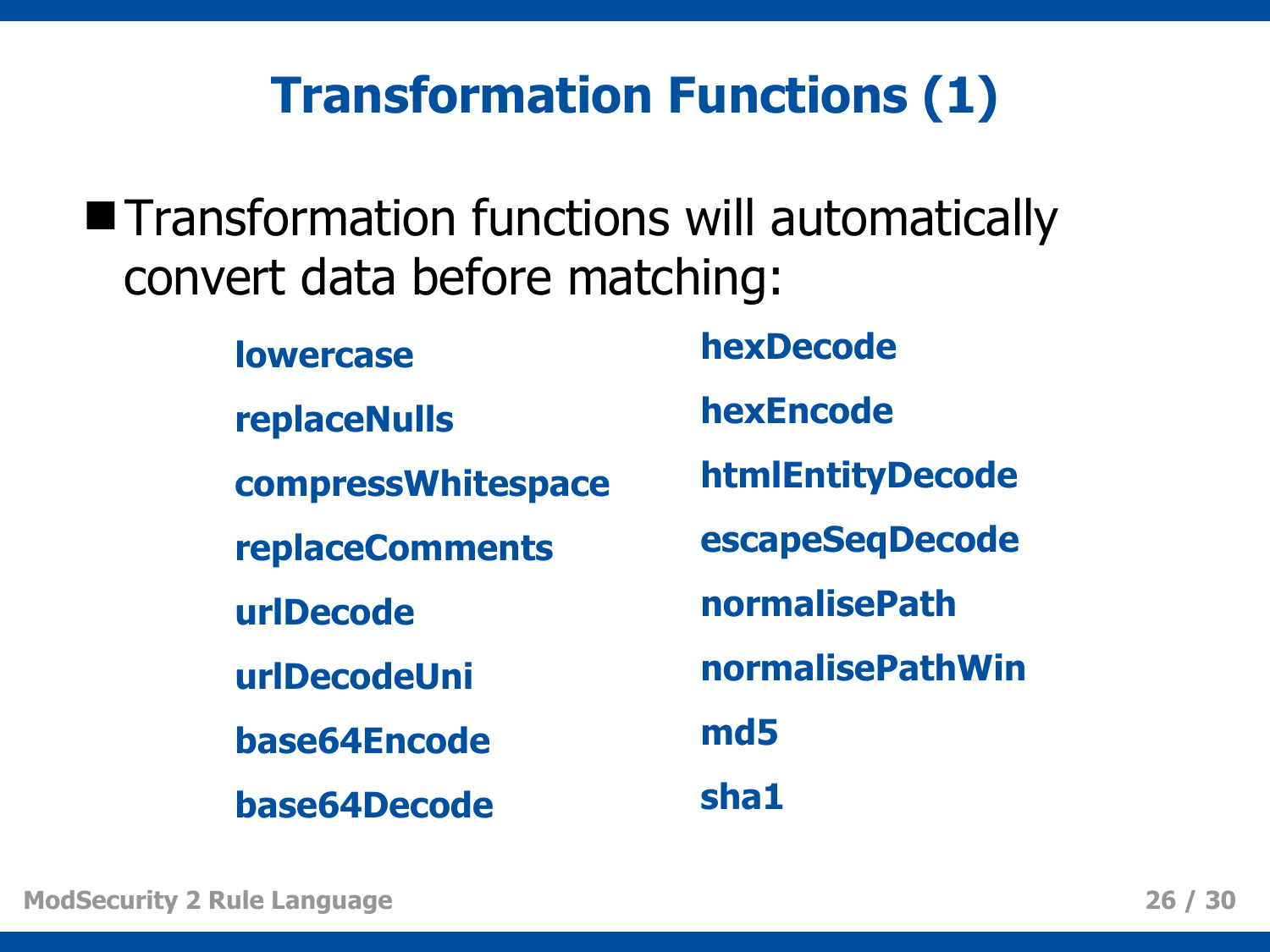# **Transformation Functions (2)**

- The following is performed by default (and in this order):
	- **lowercase**
	- **replaceNulls**
	- **compressWhitespace**
- But you can change the default setting for all subsequent rules:

**SecDefaultAction log,deny,status:500,\ t:replaceNulls,t:compressWhitespace** ■ Or, just for one rule: **SecRule ARG:base64 ABC t:base64decode**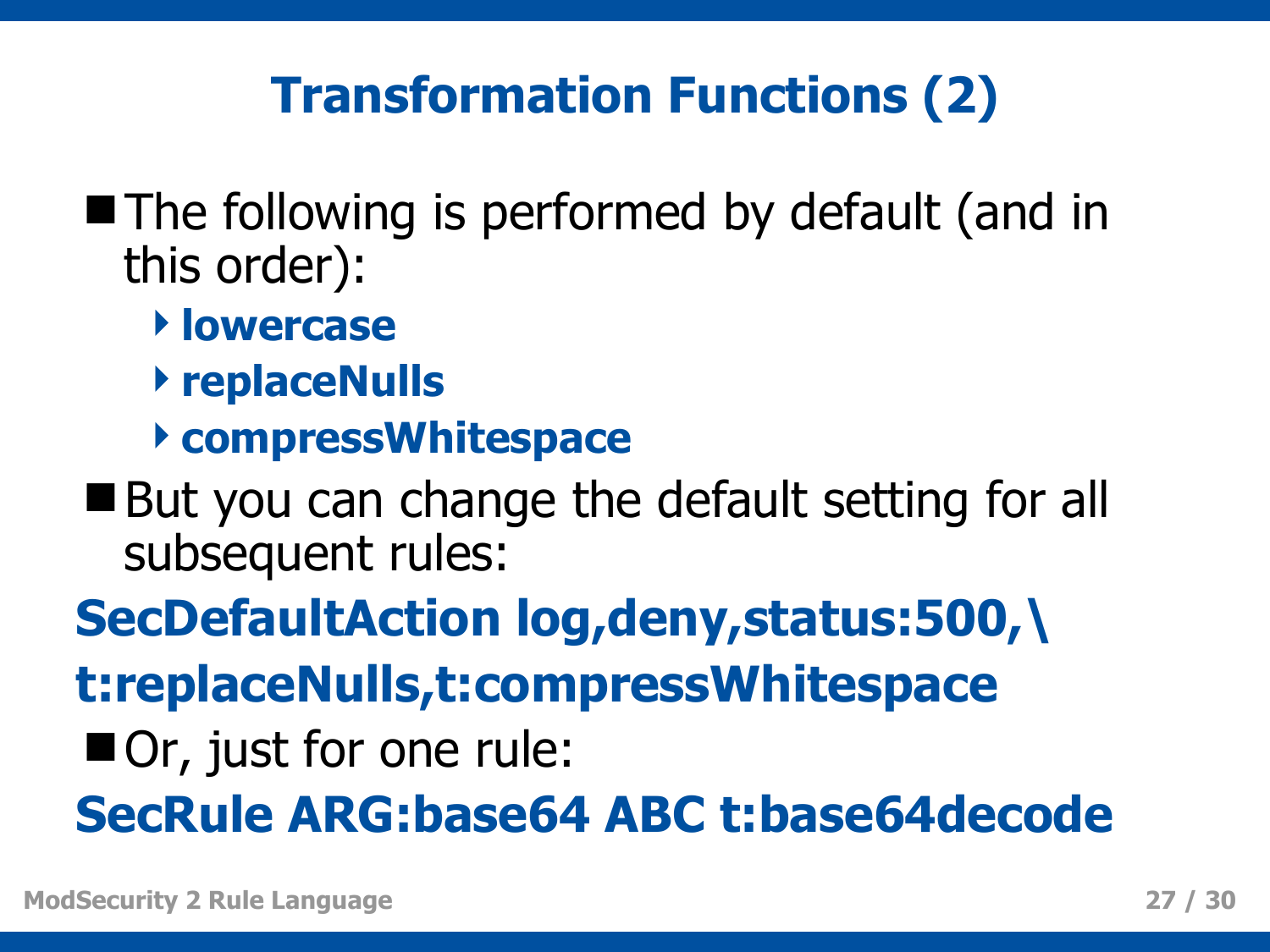# **Complete XML Example (1)**

Detect XML and instruct ModSecurity to parse it:

# Phase 1 SecDefaultAction phase:1

# Detect XML requests and process them as XML SecRule REQUEST HEADERS: Content-Type ^text/xml\$ \ nolog,pass,ctl:requestBodyProcessor=XML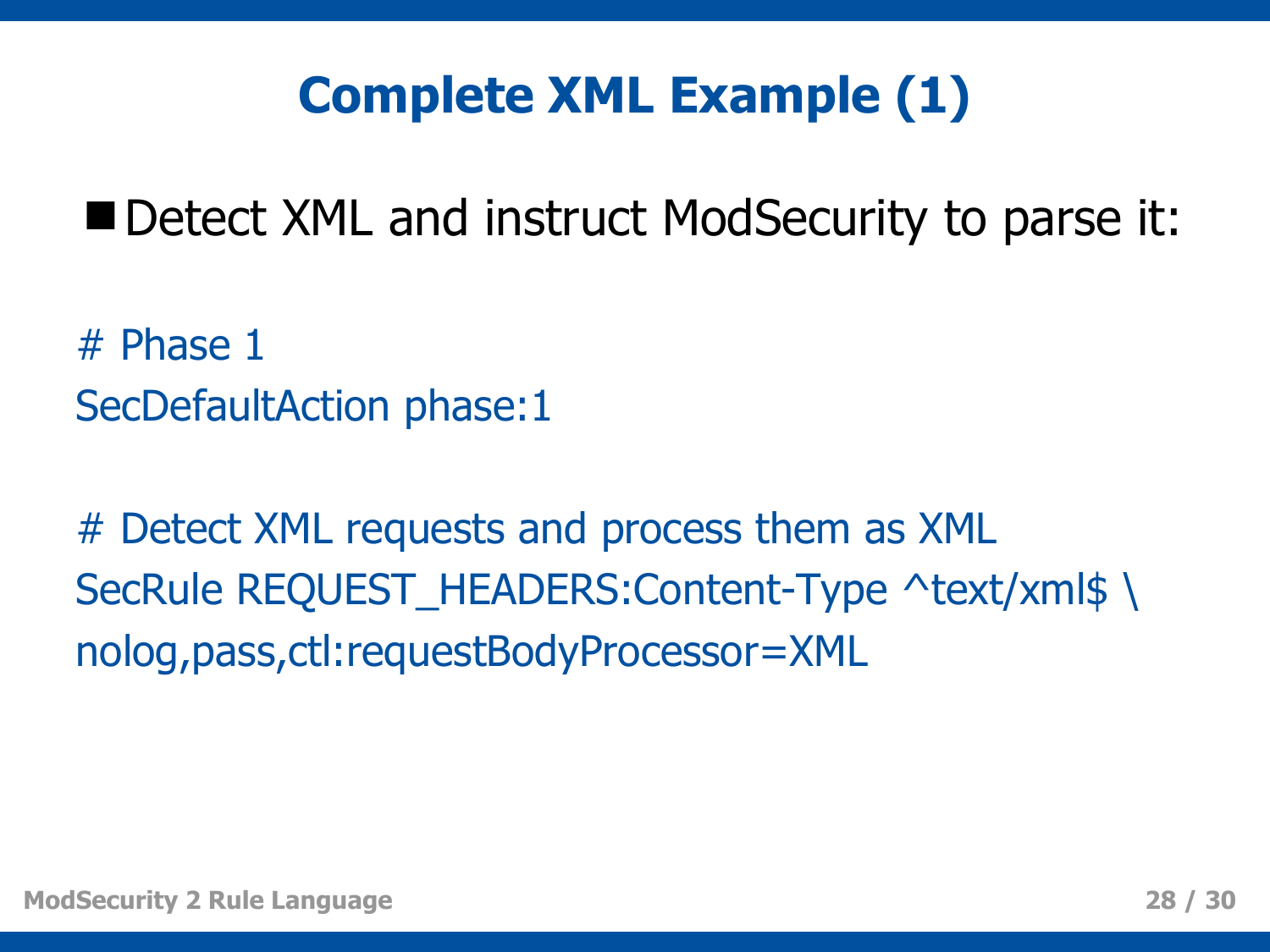# **Complete XML Example (2)**

# Phase 2 SecDefaultAction phase:2

# Stop on request body processing errors # (e.g. XML is not well formed) SecRule REQBODY\_PROCESSOR\_ERROR "@eq 1"

# Validate XML against a DTD SecRule REQBODY\_PROCESSOR "^XML\$ chain SecRule XML "@validateDTD /opt/apache-frontend/conf/xml.dtd"

# Look into only one part of the XML SecRule XML:/person/name/firstname/text() Ivan